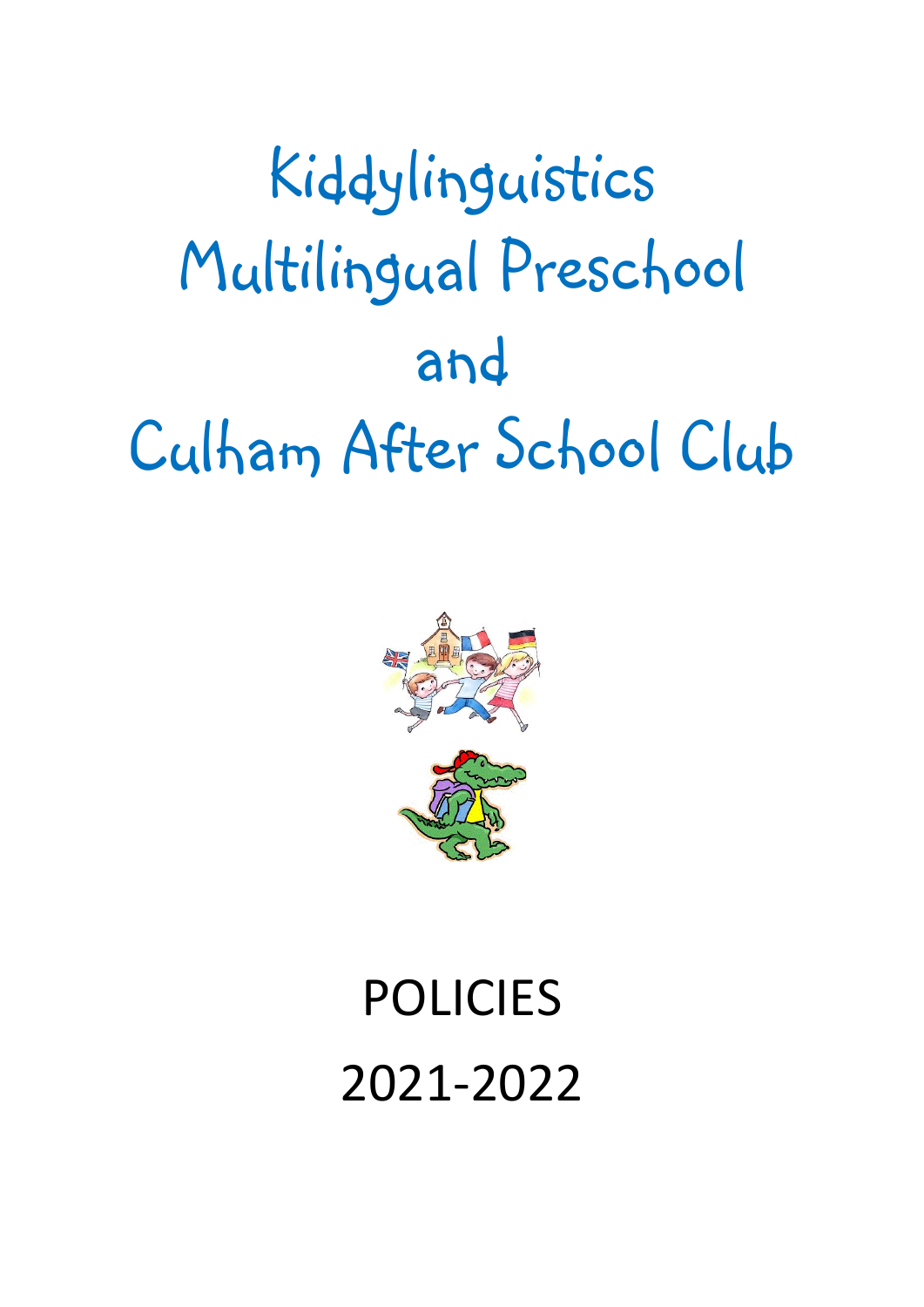### **Contents**

| 06 Safeguarding children, young people and vulnerable adults policy  13 |  |
|-------------------------------------------------------------------------|--|
|                                                                         |  |
|                                                                         |  |
|                                                                         |  |
| 10 Working in partnership with parents and other agencies policy  25    |  |
|                                                                         |  |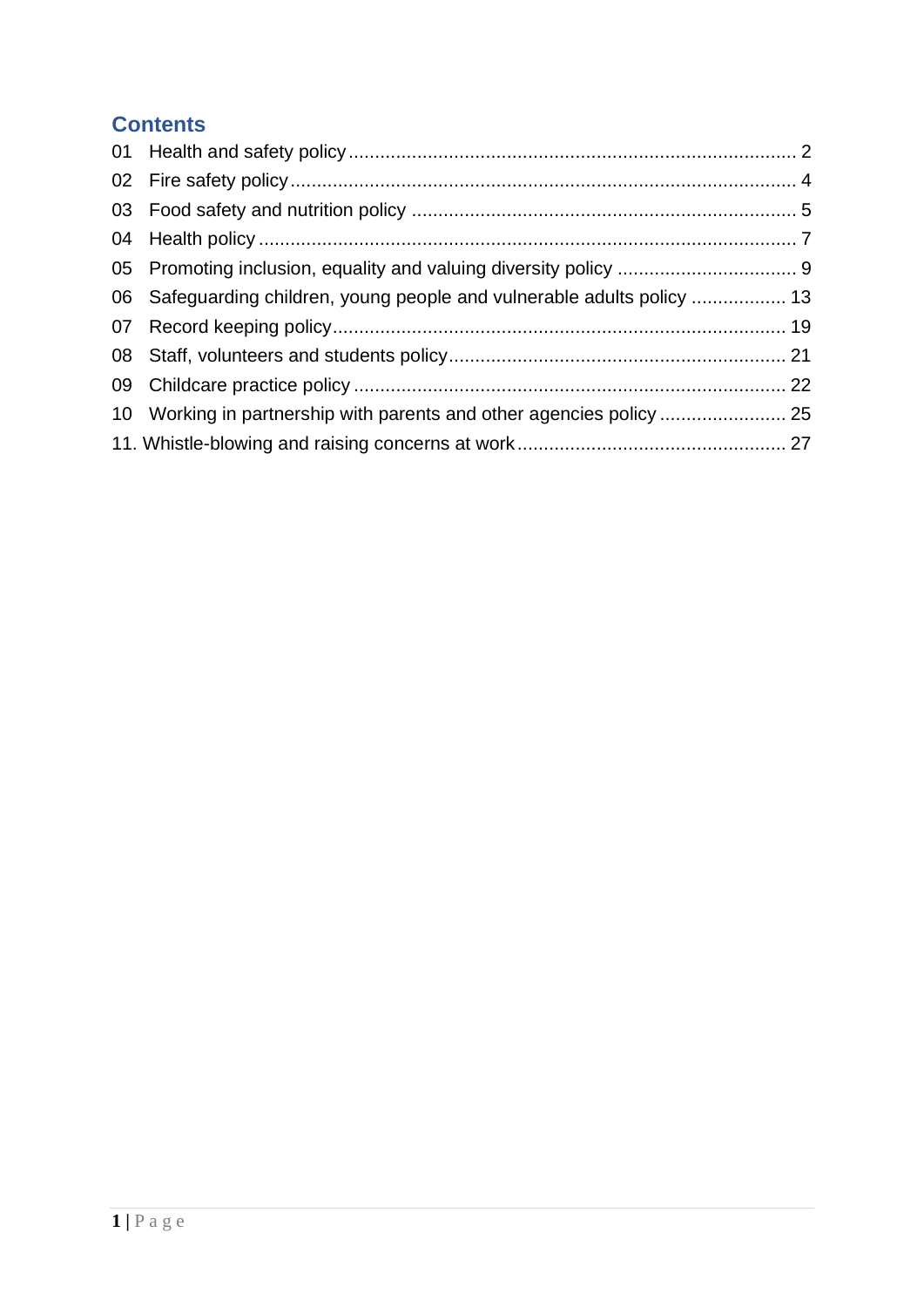## <span id="page-2-0"></span>**01 Health and safety policy**

Alongside associated procedures in 01.1 to 01.21 Health and safety, this policy was adopted by Culham After School Club LTD on 01 Sept 2021

#### **Designated Health and Safety Officer is: Ruth Mullen**

#### **Aim**

Our provision is a suitable, clean and safe place for children to be cared for, where they can grow and learn. We meet all statutory requirements for health and safety and fulfil the criteria for meeting the Early Years Foundation Stage Safeguarding and Welfare Requirements.

#### **Objectives**

- We recognise that we have a corporate responsibility and duty of care towards those who work in and receive a service from our provision. Individual staff and service users also have responsibility for ensuring their own safety as well as that of others. Adherence to policies and procedures and risk assessment is the key means through which this is achieved.
- Insurance is in place (including public liability) and an up-to-date certificate is always displayed.
- Risk assessment is carried out to ensure the safety of children, staff, parents, and visitors. Legislation requires all those individuals in the given workplace to be responsible for the health and safety of premises, equipment and working practices.
- Smoking is not allowed on the premises, both indoors and outdoors. If children use any public space that has been used for smoking, members of staff ensure that there is adequate ventilation to clear the atmosphere. Staff do not smoke in their work clothes and are requested not to smoke within at least one hour of working with children. The use of electronic cigarettes is not allowed on the premises.
- Staff must not be under the influence of alcohol or any other substance which may affect their ability to care for children. If staff are taking medication that they believe may impair them, they seek further medical advice and only work directly with children if that advice is that the medication is unlikely to impair their ability to look after children. The setting manager must be informed.
- Alcohol must not be bought onto the premises for consumption.
- A risk assessment (01.1a Generic risk assessment) and access audit (01.1b Access audit form) are carried out for each area and the procedure is modified according to needs identified for the specific environment.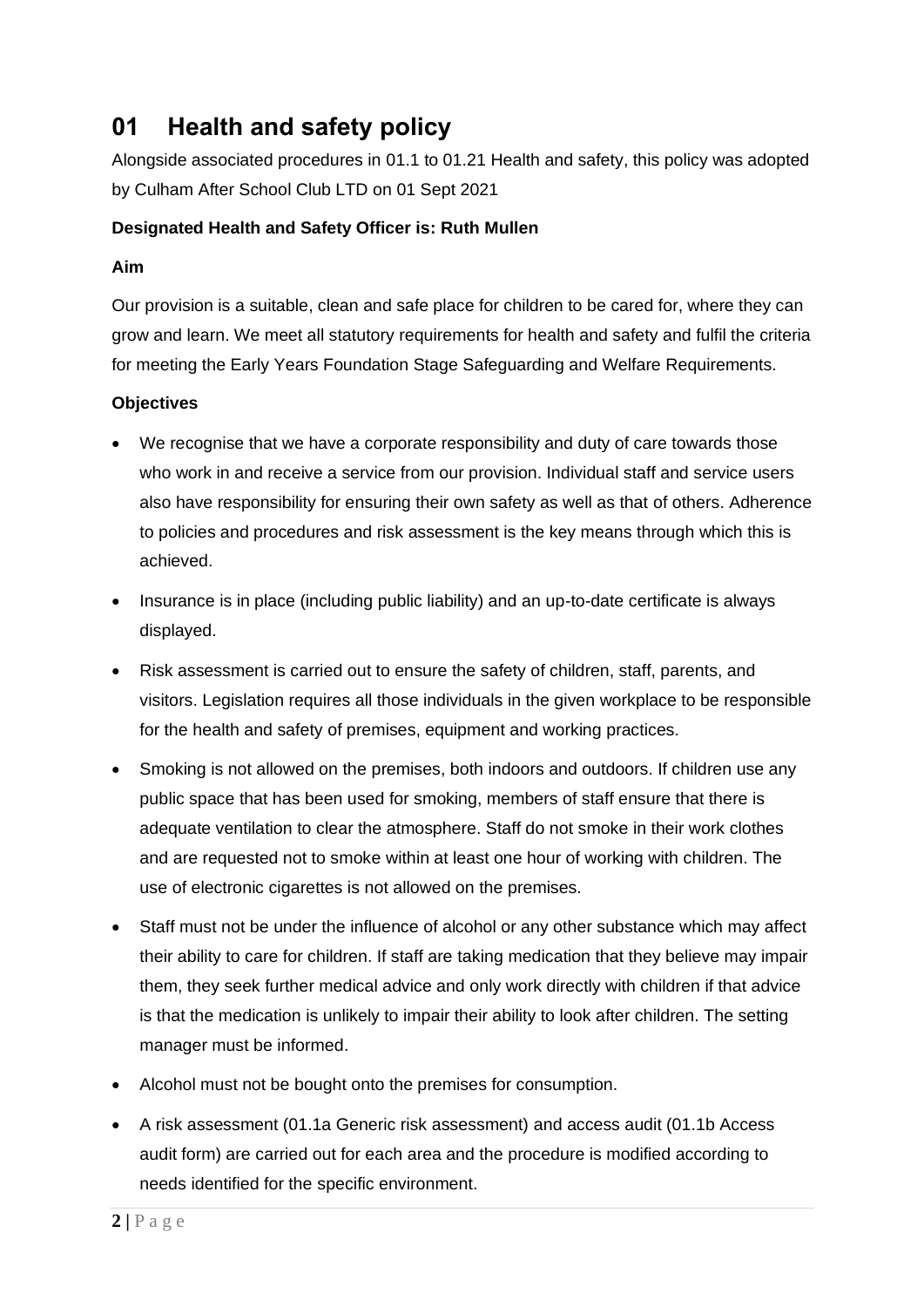• Risk assessments are monitored and reviewed by those responsible for health and safety.

#### **Legal references**

Health and Safety at Work etc Act 1974 Health and Safety (Consultation with Employees) Regulations 1996 Management of Health and Safety at Work Regulations (1992) Regulatory Reform (Fire Safety) Order 2005) Electricity at Work Regulations (1989) Regulation (EC) No 852/2004 of the European Parliament and of the Council on the hygiene of foodstuffs Manual Handling Operations Regulations (1992) (Amended 2002) Medicines Act (1968) Reporting of Injuries, Diseases and Dangerous Occurrences Regulations (RIDDOR) (Amendment) Regulations 2012 Control of Substances Hazardous to Health (COSHH) Regulations 2004 Health and Safety (First Aid) Regulations 1981 Childcare Act 2006 **Further guidance** Dynamic Risk Management in the Early Years (Alliance 2017) Health and Safety Executive www.hse.gov.uk/risk

Food Standards Agency [www.food.gov.uk](http://www.fod.gov.uk/)

Ministry or Housing, Communities & Local Government [www.communities.gov.uk](https://preschoolla.sharepoint.com/sites/COMM/Shared%20Documents/Pubs/Pubs%20Print%20Promo/Pub%20Drafts/A026%20Policies%20&%20Procedures%20for%20the%20EYFS%202021/A026%20FINAL/www.communities.gov.uk)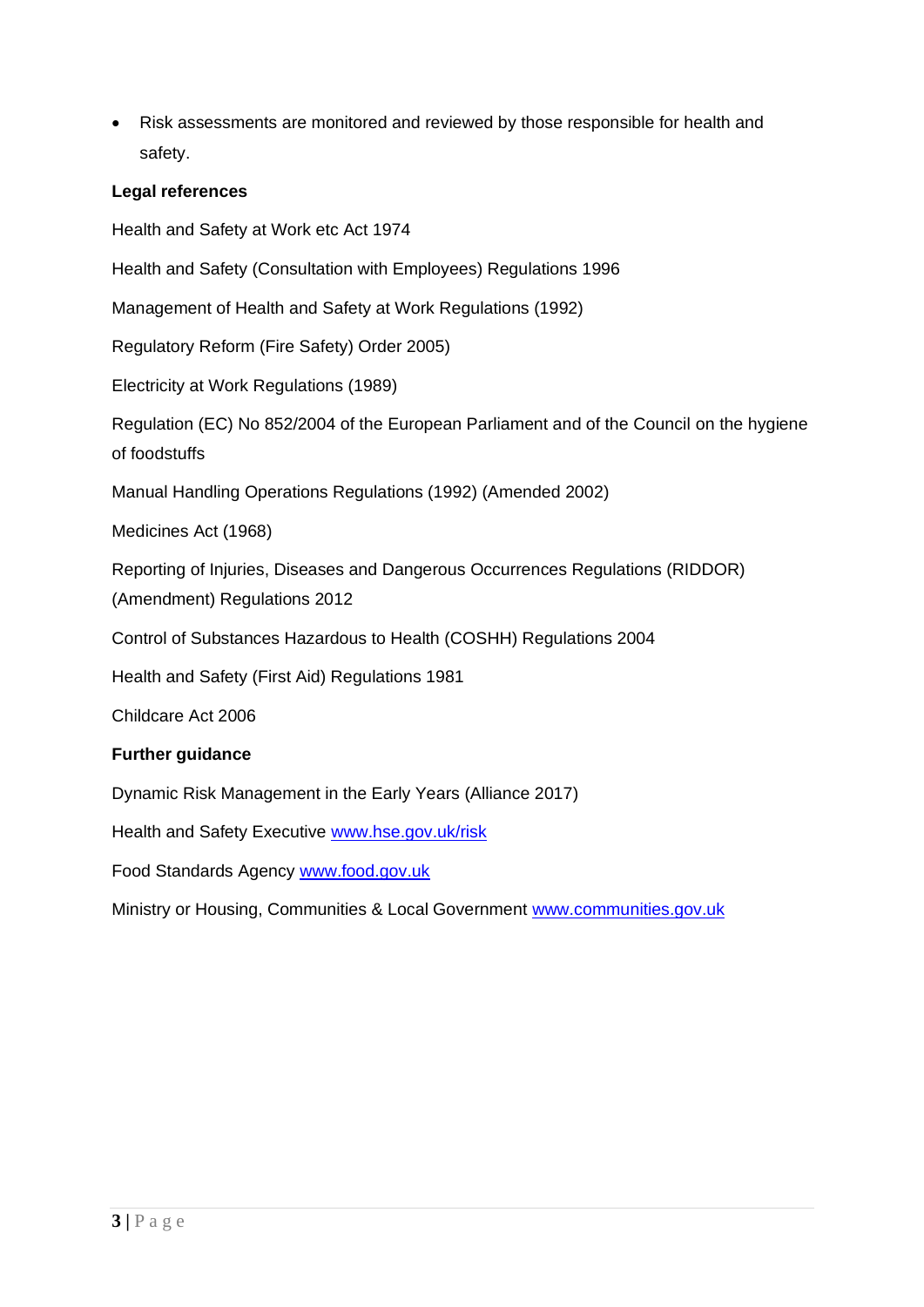## <span id="page-4-0"></span>**02 Fire safety policy**

Alongside associated procedures in 02.1 Fire safety, this policy was adopted by Culham After School Club LTD on 01 Sept 2021.

#### **Designated Fire Marshalls are:** Ruth Mullen

#### **Aim**

Our provision is a suitable, clean, and safe place for children to be cared for, where they can grow and learn. We meet all statutory requirements about fire safety and fulfil the criteria for meeting the relevant Early Years Foundation Stage Safeguarding and Welfare Requirements.

#### **Objectives**

- We recognise that we have a corporate responsibility and a duty of care for those who work in and receive a service from our provision, but individual employees and service users also have a responsibility to ensure their own safety as well as that of others. Risk assessment is the key means through which this is achieved.
- A fire safety risk assessment is carried out by a competent person in accordance with the Regulatory Reform (Fire Safety) Order 2005.
- A Fire Log is completed and regularly updated.
- Necessary equipment is in place to promote fire safety.

#### **Legal references**

Regulatory Reform (Fire Safety) Order 2005)

Electricity at Work Regulations (1989)

#### **Further guidance**

Fire Safety Record (Early Years Alliance 2019)

Fire Safety Risk Assessment: Educational Premises [www.communities.gov.uk/publications/fire/firesafetyrisk6](http://www.communities.gov.uk/publications/fire/firesafetyrisk6)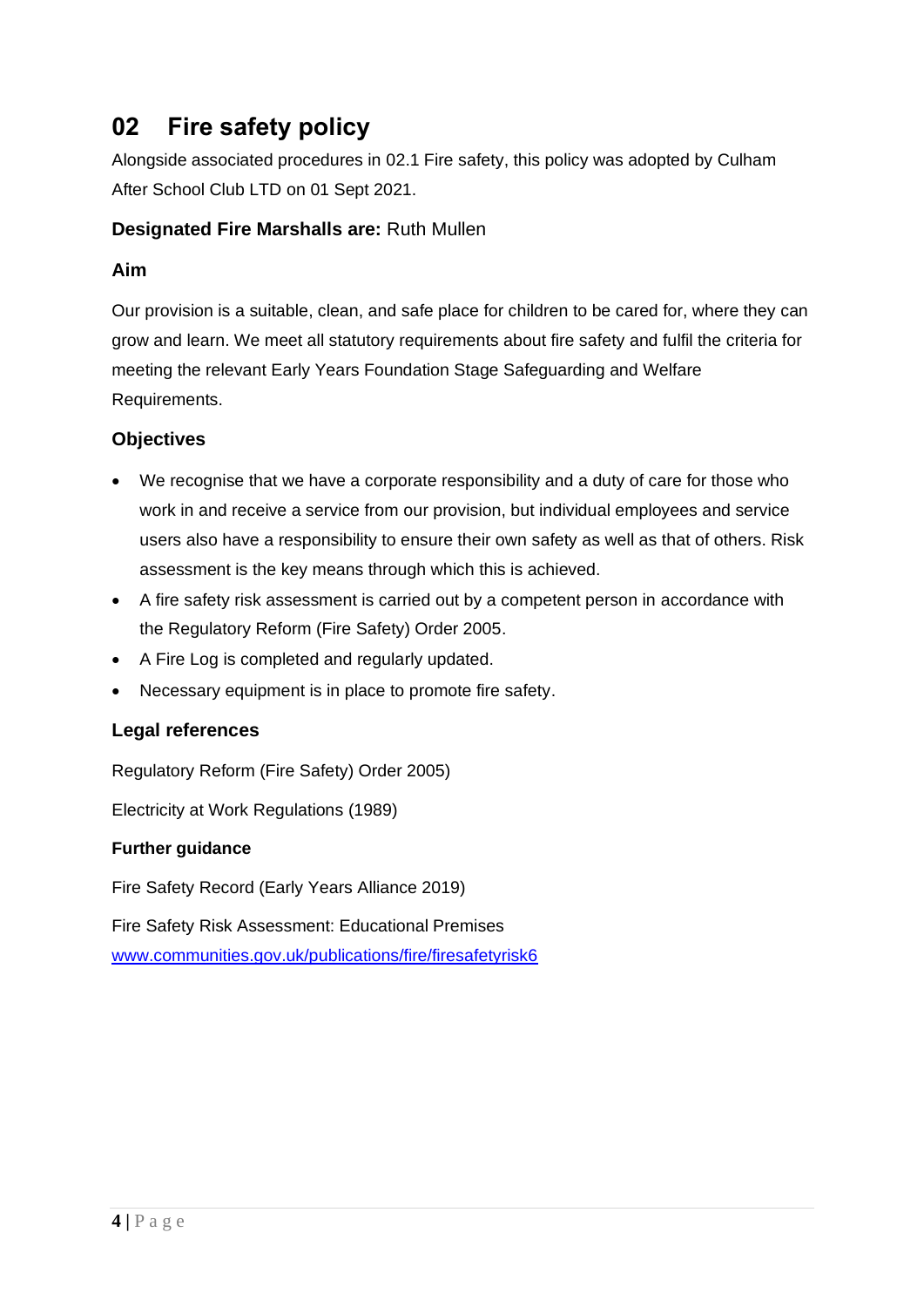## <span id="page-5-0"></span>**03 Food safety and nutrition policy**

Alongside associated procedures in 03.1-03.4 Food safety and nutrition, this policy was adopted by Culham After School Club LTD on 01 Sept 2021.

#### **Aim**

Our setting is a suitable, clean, and safe place for children to be cared for, where they can grow and learn. We meet all statutory requirements for food safety and fulfil the criteria for meeting the relevant Early Years Foundation Stage Safeguarding and Welfare requirements

#### **Objectives**

- We recognise that we have a corporate responsibility and duty of care for those who work in and receive a service from our provision, but individual employees and service users also have responsibility for ensuring their own safety as well as that of others. Risk assessment is the key means through which this is achieved.
- We provide nutritionally sound meals and snacks which promote health and reduce the risk of obesity and heart disease that may begin in childhood.
- We follow the main advice on dietary guidelines and the legal requirements for identifying food allergens when planning menus based on the four food groups:
	- meat, fish, and protein alternatives
	- milk and dairy products
	- cereals and grains
	- fresh fruit and vegetables.
- Following dietary guidelines to promote health also means taking account of guidelines to reduce risk of disease caused by unhealthy eating.
- Parents share information about their children's particular dietary needs with staff when they enrol their children and on an on-going basis with their key person. This information is shared with all staff who are involved in the care of the child.
- Foods provided by the setting for children have any allergenic ingredients identified on the menus.
- Care is taken to ensure that children with food allergies do not have contact with food products that they are allergic to.
- Risk assessments are conducted for each individual child who has a food allergy or specific dietary requirement.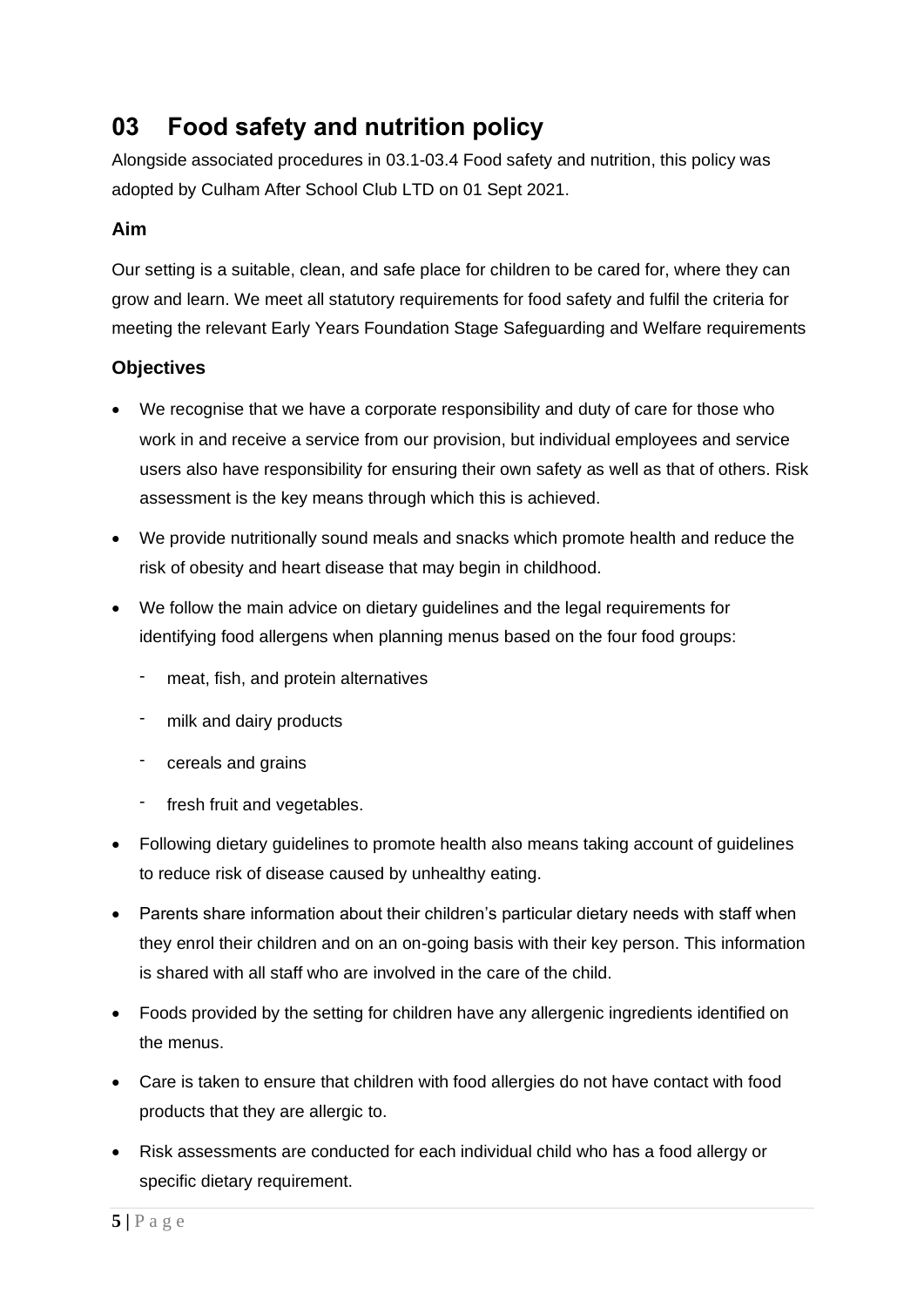#### **Legal references**

Regulation (EC) 852/2004 of the European Parliament and of the Council on the hygiene of foodstuffs.

Food Information Regulations 2014

The Childcare Act 2006

#### **Further guidance**

*Safer Food Better Business* for Caterers (Food Standards Agency) https://www.food.gov.uk/business-guidance/safer-food-better-business-for-caterers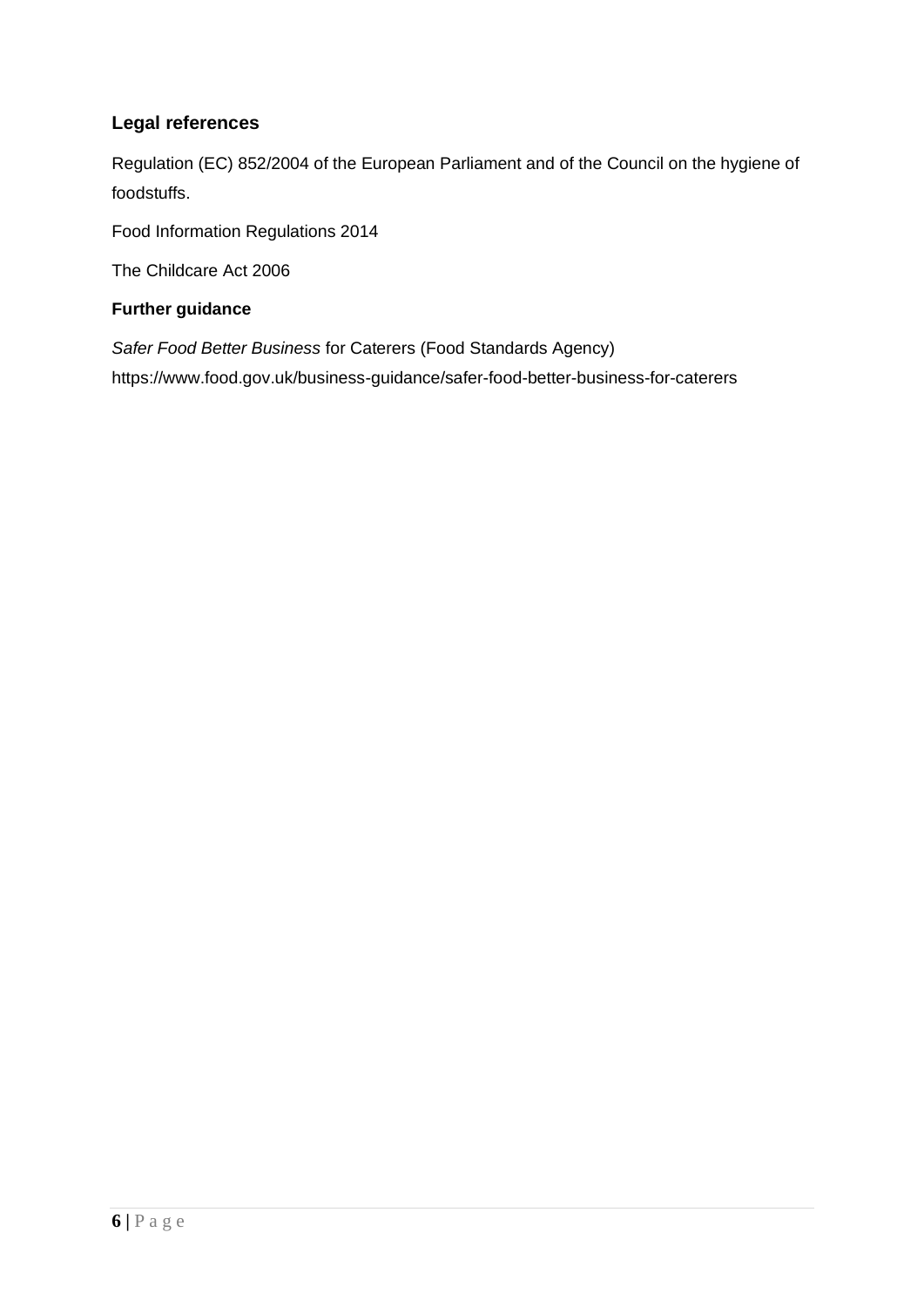## <span id="page-7-0"></span>**04 Health policy**

Alongside associated procedures in 04.1-04.6 Health, this policy was adopted by Culham After School Club LTD on 01 Sept 2021

#### **Aim**

Our provision is a suitable, clean, and safe place for children to be cared for, where they can grow and learn. They meet all statutory requirements for promoting health and hygiene and fulfil the criteria for meeting the relevant Early Years Foundation Stage Safeguarding and Welfare requirements.

#### **Objectives**

We promote health through:

- ensuring emergency and first aid treatment is given where necessary
- ensuring that medicine necessary to maintain health is given correctly and in accordance with legal requirements
- identifying allergies and preventing contact with the allergenic substance
- identifying food ingredients that contain recognised allergens and displaying this information for parents
- promoting health through taking necessary steps to prevent the spread of infection and taking appropriate action when children are ill
- promoting healthy lifestyle choices through diet and exercise
- supporting parents right to choose complementary therapies
- recognising the benefits of baby and child massage, by parents or staff carrying out massage under conditions that maintain the personal safety of children
- pandemic flu planning or illness outbreak management as per DfE and World Health Organisation (WHO) guidance

#### **Legal references**

Medicines Act (1968)

Reporting of Injuries, Diseases and Dangerous Occurrences Regulations 2013 (RIDDOR)

Control of Substances Hazardous to Health (COSHH) Regulations (2002)

Health and Safety (First Aid) Regulations 1981

Food Information Regulations 2014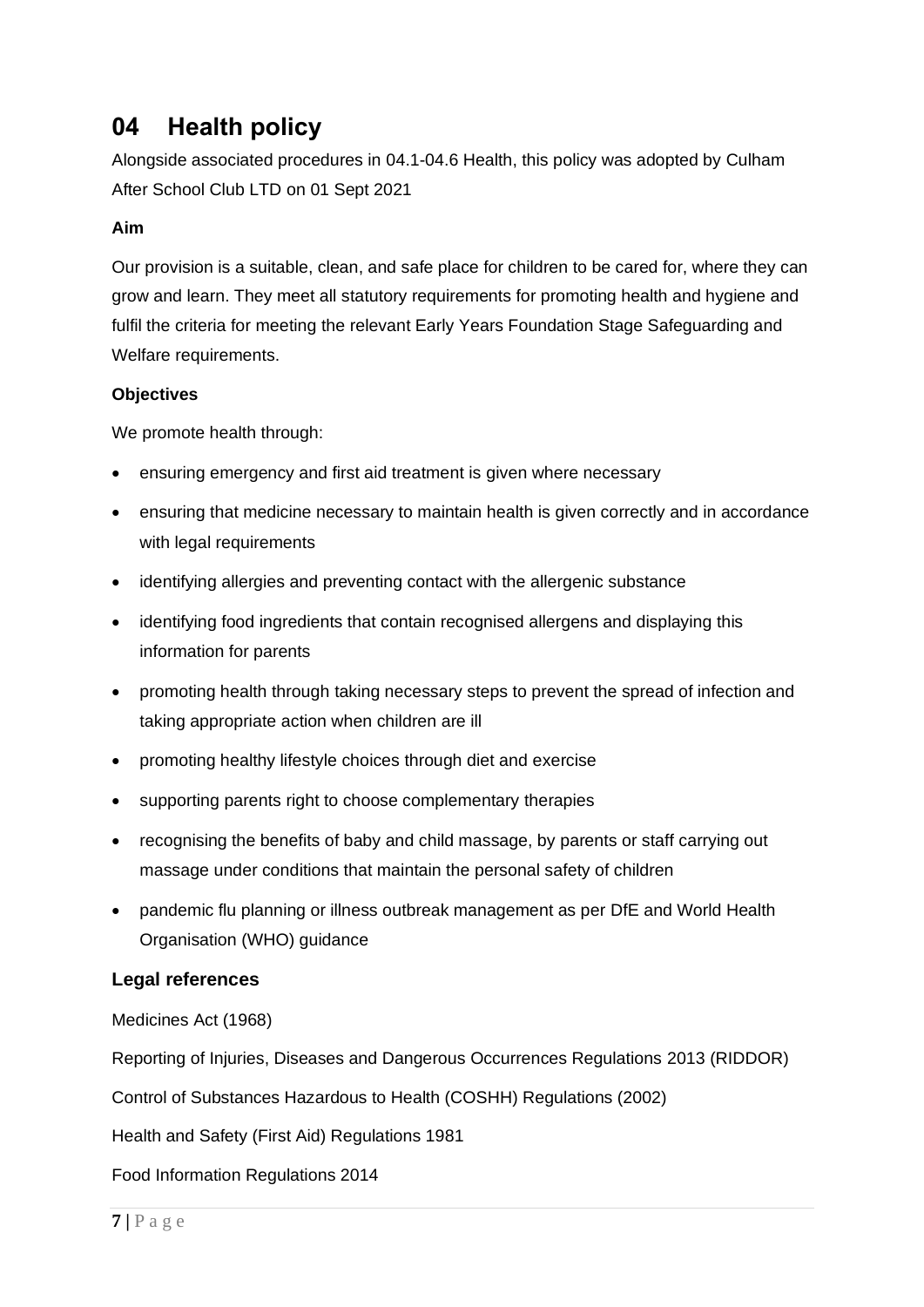#### **Further guidance**

Accident Record (Early Years Alliance 2019)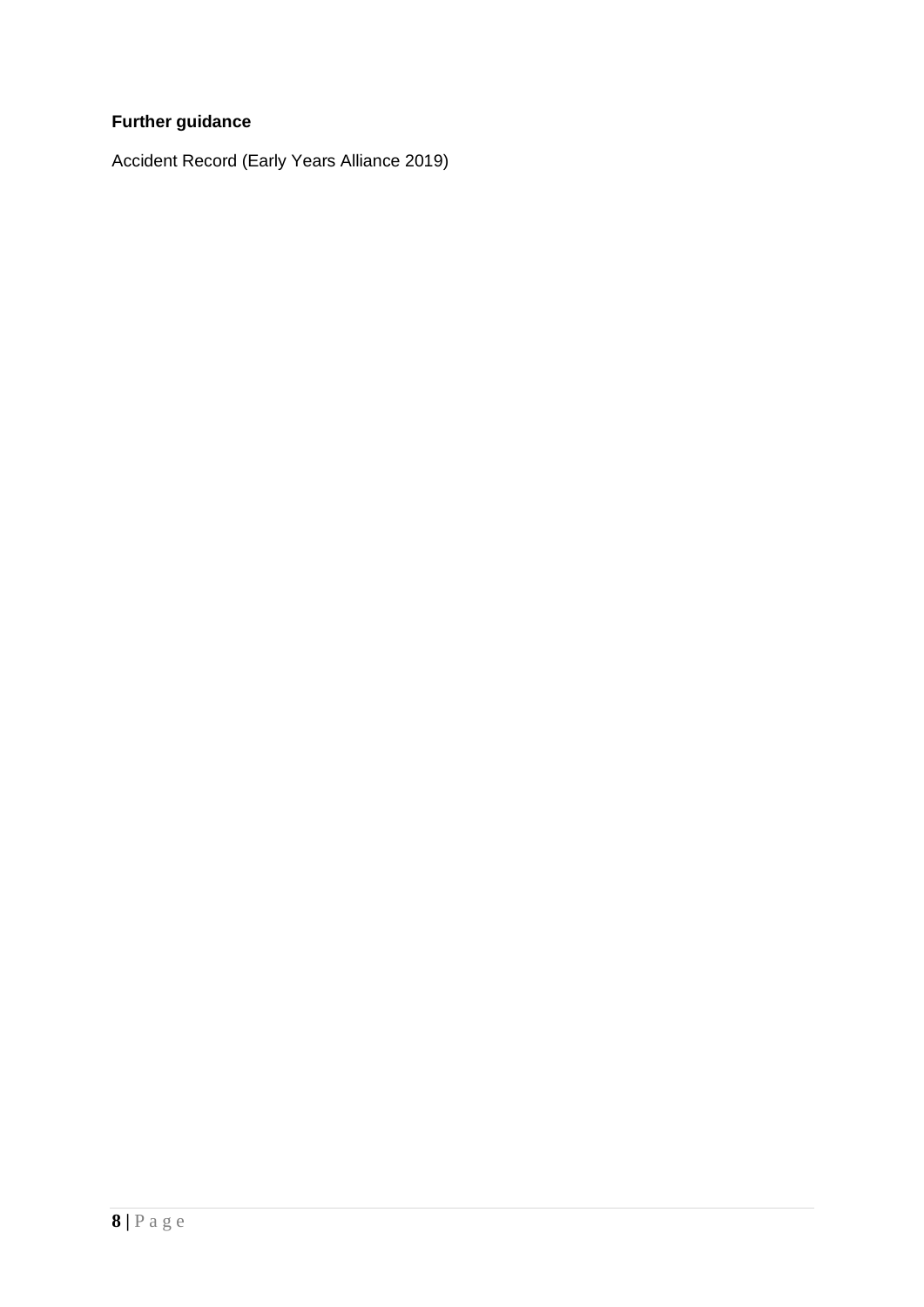## <span id="page-9-0"></span>**05 Promoting inclusion, equality and valuing diversity policy**

Alongside associated procedures in 05.1 Promoting inclusion, equality and diversity, this policy was adopted by Culham After School Club LTD on 01 Sep 2021

All early years settings must consider and meet relevant employer and service provider duties as set out in the Equality Act (2010). Those in receipt of funding must eliminate discrimination including indirect, direct discrimination, discrimination and harassment based on association and perception and discrimination for reason relating to a disability or by failing to make a reasonable adjustment to any provision, criterion, or practice. This duty is anticipatory. Settings must advance equality of opportunity and foster good relations with individuals and groups with protected characteristics namely disability, race (ethnicity), religion and belief, sexual orientation, sex (gender), gender reassignment, age, pregnancy and maternity, marriage, and civil partnership.

#### **Aim**

Our provision actively promotes inclusion, equality of opportunity and the valuing of diversity.

#### **Objectives**

We support the definition of inclusion as stated by the Early Childhood Forum:

'*Inclusion is the process of identifying, understanding and breaking down the barriers to participation and belonging.'*

We interpret this as consisting of several tasks and processes in relation not only to children but also to parents and visitors in the setting. These tasks and processes include awareness and knowledge of relevant barriers to inclusion for those with a protected characteristic namely:

- disability
- gender reassignment
- pregnancy and maternity
- race
- religion or belief
- sexual orientation
- sex (gender)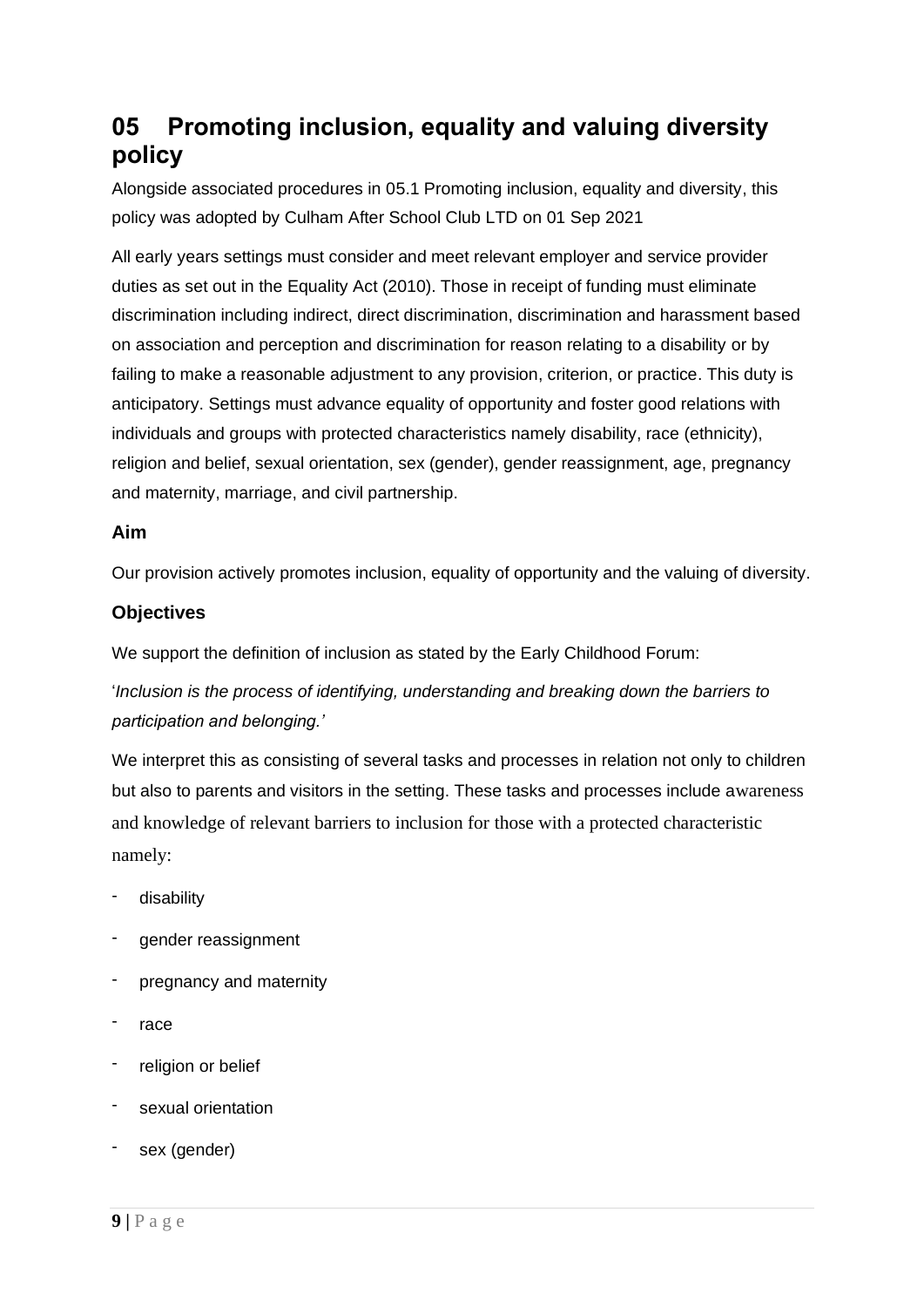- age
- marriage or civil partnership (in relation to employment)

This includes unlawful behaviour towards people with protected characteristics. Unlawful behaviour being direct discrimination, indirect discrimination, associative discrimination, discrimination by perception, harassment, and victimisation (in addition, we are aware of the inequality that users facing socio-economic disadvantaged may also encounter). We will not tolerate behaviour from an adult which demonstrates dislike and prejudice towards groups and individuals living outside the UK (**xenophobia**). This also applies to the same behaviour towards specific groups of people and individuals who are British Citizens residing in the UK.

We promote understanding of discrimination - through training and staff development - the causes and effects of discrimination on both adults and children and the long- term impact of discrimination; the need to protect children from discrimination and ensure that childcare practice is both accessible and inclusive; the need for relevant support to allow children to develop into confident adults with a strong positive self-identity.

- Developing practice that includes:
	- Developing an environment which reflects the 'kaleidoscope' of factors that can provide settings with a myriad of influences and ideas for exploring and celebrating difference.
	- Understanding, supporting and promoting the importance of identity for all children and recognising that this comprises multiple facets which are shaped by a 'kaleidoscope' of factors including British values, 'race'\ethnicity and culture, gender, difference of ability, social class, language, religion and belief, and family form and lifestyle, which combine uniquely in the identity of each individual; for example, we welcome and promote bi/multi-lingualism and the use of alternative communication formats such as sign language, and we promote gender equality while at the same time recognising the differences in play preferences and developmental timetables of girls and boys.
	- Recognising that this 'kaleidoscope' also reflects negative images which may be internalised and negatively affect the development of self-concept, self-esteem, and confidence.
	- Promoting a welcoming atmosphere that genuinely appreciate British values, different cultural and personal perspectives, without stereotyping and prejudicing cultures and traditions on raising children, by always involving parents.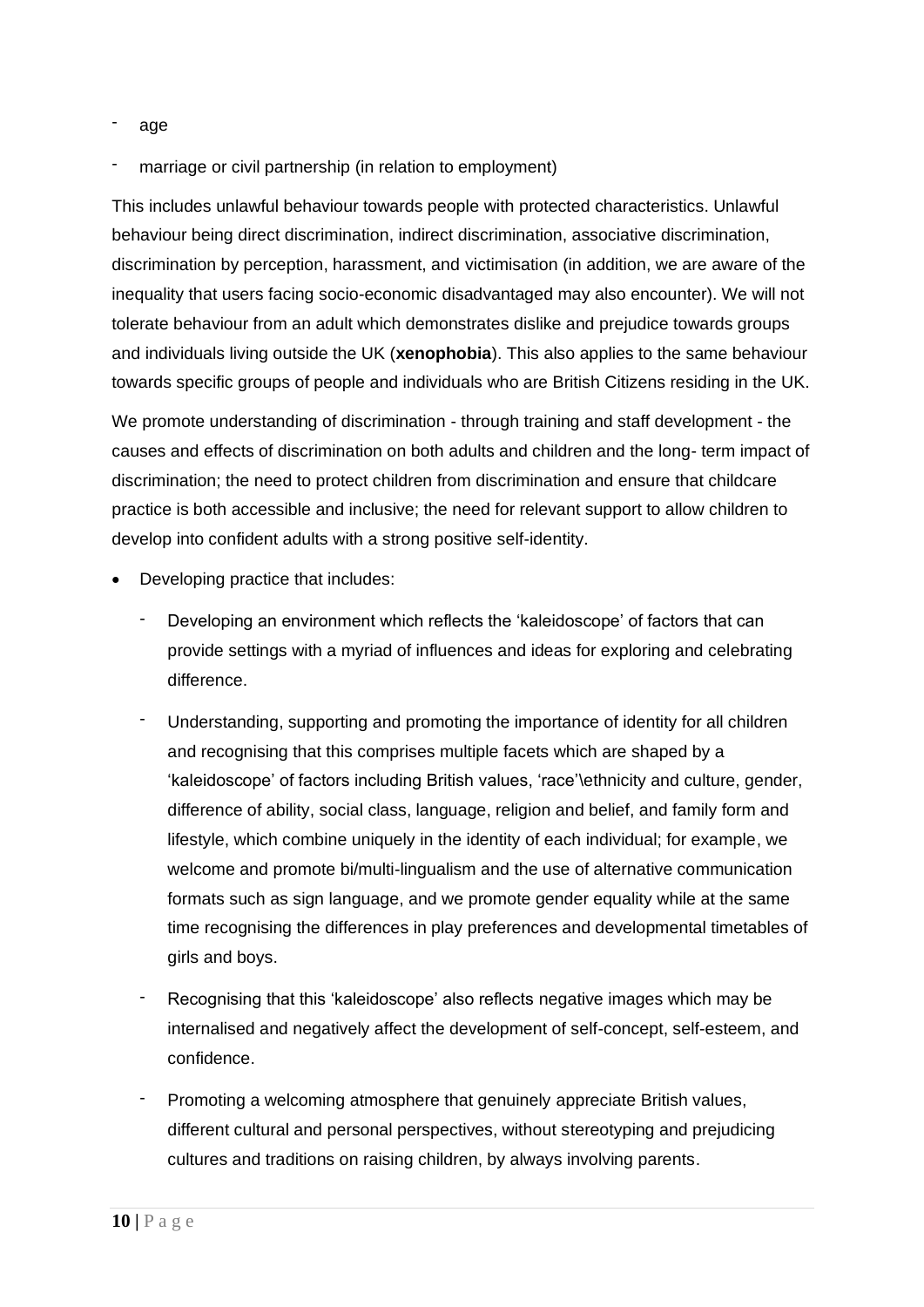- Promoting community cohesion and creating an environment that pre-empts acts of discrimination so that they do not arise.
- Recruitment of staff to reflect cultural and language diversity, disabled staff, and staff of both genders.
- Addressing discrimination as it occurs from children in a sensitive, age-appropriate manner to ensure that everyone involved understands the situation and are offered reassurance and support to achieve resolution.
- Challenging discriminatory behaviour from parents, staff or outside agencies or individuals that affect the well-being of children and the early years community.
- Creating an ethos within which staff work confidently within a culturally complex environment; learning when to change or adapt practice in the setting and having the confidence to challenge practice (including parental) that is not in the child's best interest, seeking support and intervention from agencies where appropriate.
- Ensuring that practitioners work closely with the Special Educational Needs Coordinator to make sure that the additional needs of all children are identified and met.
- We are aware of anti-discriminatory legislation and able to use it to shape the service and support parents and children against discrimination in the local community, for example, against asylum seekers, the Travelling community and same sex parents.
- We regularly monitor and review our practice including long-term preventative measures to ensure equality such as auditing of provision, formulating an equality plan, applying impact measurements and positive actions. In addition, short term measures such as recognition and assessment of children's additional support needs (e.g. impairment, home language, family hardship, specific family beliefs and practices), day-to-day activities, provision of suitable support and resources, activity programme and curriculum., assessment, recognition of special educational needs and developing inclusive relationships.

#### **Legal references**

General Data Protection Regulation 2018

Children and Families Act 2014 Part 3

Special Educational Needs and Disability Code of Practice 2014

Disability Equality Duty 2011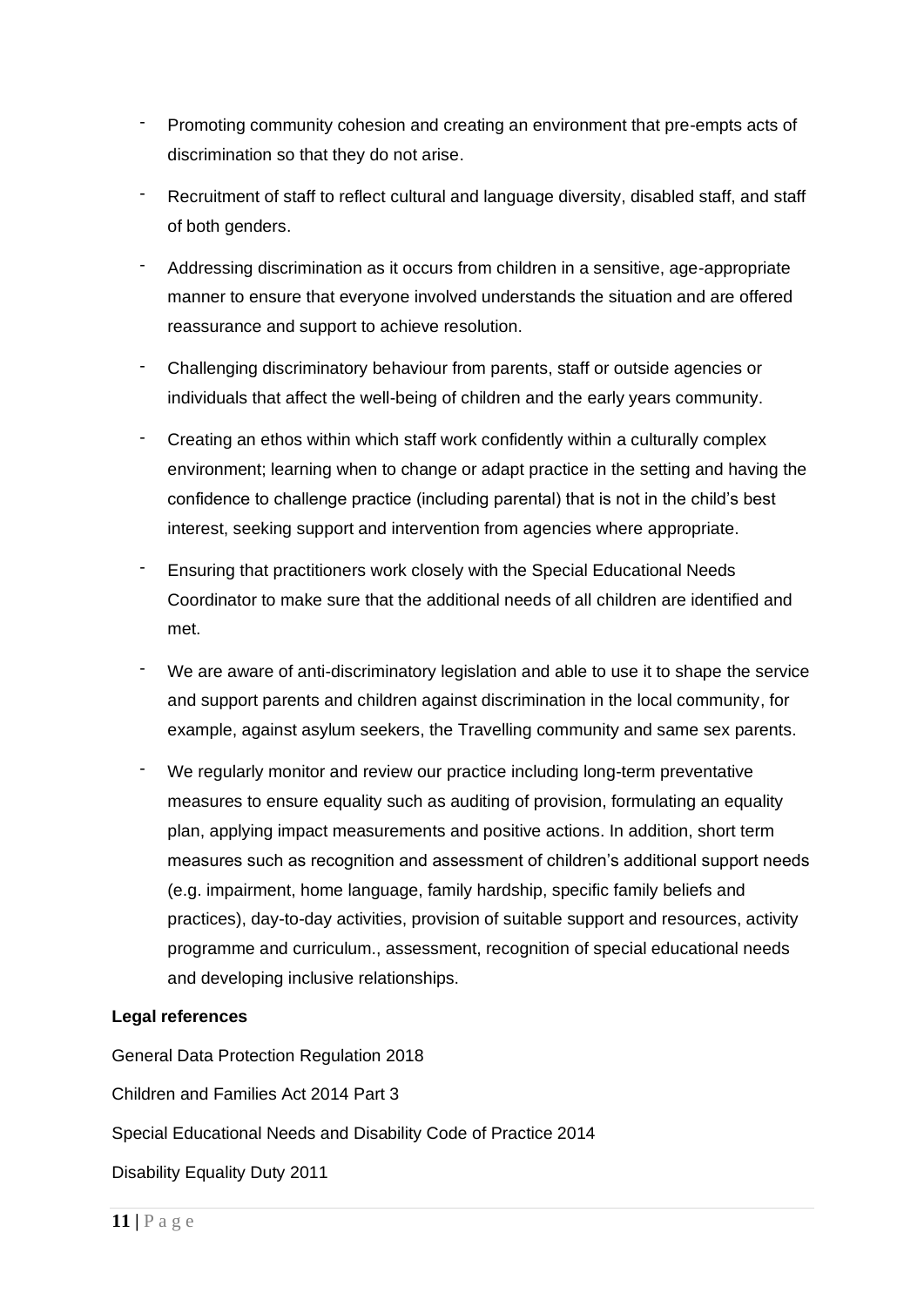Equality Act 2010

Prevent Strategy 2015

#### **Further guidance**

Guide to the Equality Act and Good Practice (Pre-school Learning Alliance 2015)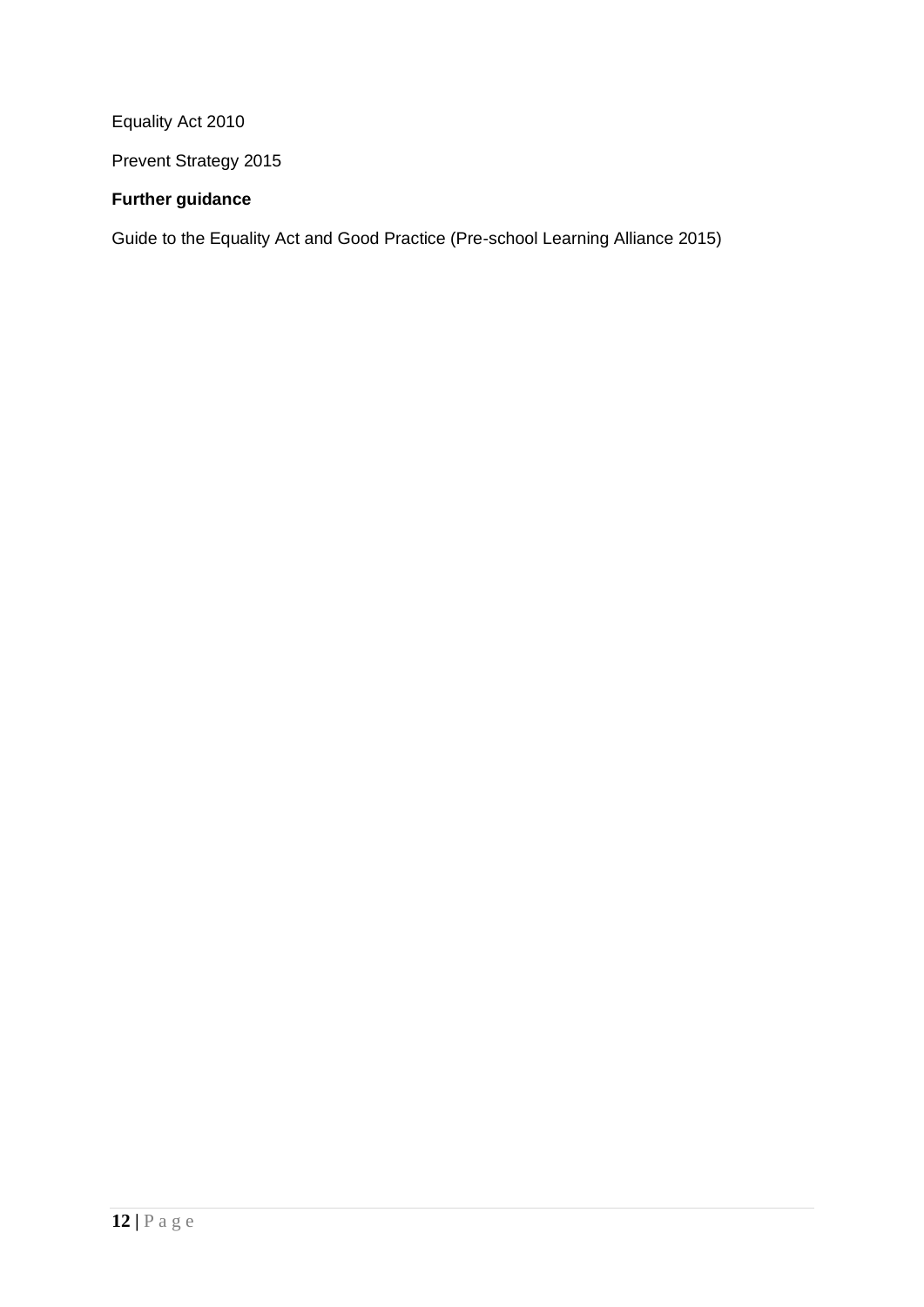## <span id="page-13-0"></span>**06 Safeguarding children, young people and vulnerable adults policy**

Alongside associated procedures in 06.1-06.10 Safeguarding children, young people and vulnerable adults, this policy was adopted by Culham After School Club LTD on 01 Sept 2021

#### **Designated person/lead for safeguarding is:**

PreSchool – Mira Blumhagen

After School Club – Bee Rodriguez-Bachiller

#### **Designed officer is:** Ruth Mullen

#### **Aim**

We are committed to safeguarding children, young people and vulnerable adults and will do this by putting young people and vulnerable adult's right to be '*strong, resilient and listened to* 'at the heart of all our activities.

The Early Years Alliance 'three key commitments' are broad statements against which policies and procedures across the organisation will be drawn to provide a consistent and coherent strategy for safeguarding children young people and vulnerable adults in all services provided. The three key commitments are:

NB: A 'young person' is defined as 16–19-year-old. In an early years setting, they may be a student, worker, or parent.

A 'vulnerable adult' (see guidance to the Care Act 2014) as: *'a person aged 18 years or over, who is in receipt of or may need community care services by reason of 'mental or other disability, age or illness and who is or may be unable to take care of him or herself, or unable to protect him or herself against significant harm or exploitation'*. In early years, this person may be a service user, parent of a service user, or a volunteer.

#### **Key Commitment 1**

- We have a 'designated person', sometimes known as the designated lead for safeguarding, who is responsible for carrying out child, young person, or adult protection procedures.
- There designated person reports to a 'designated officer' responsible for overseeing all child, young person or adult protection matters.
- The 'designated person' and the 'designated officer' ensure they have links with statutory and voluntary organisations regarding safeguarding children.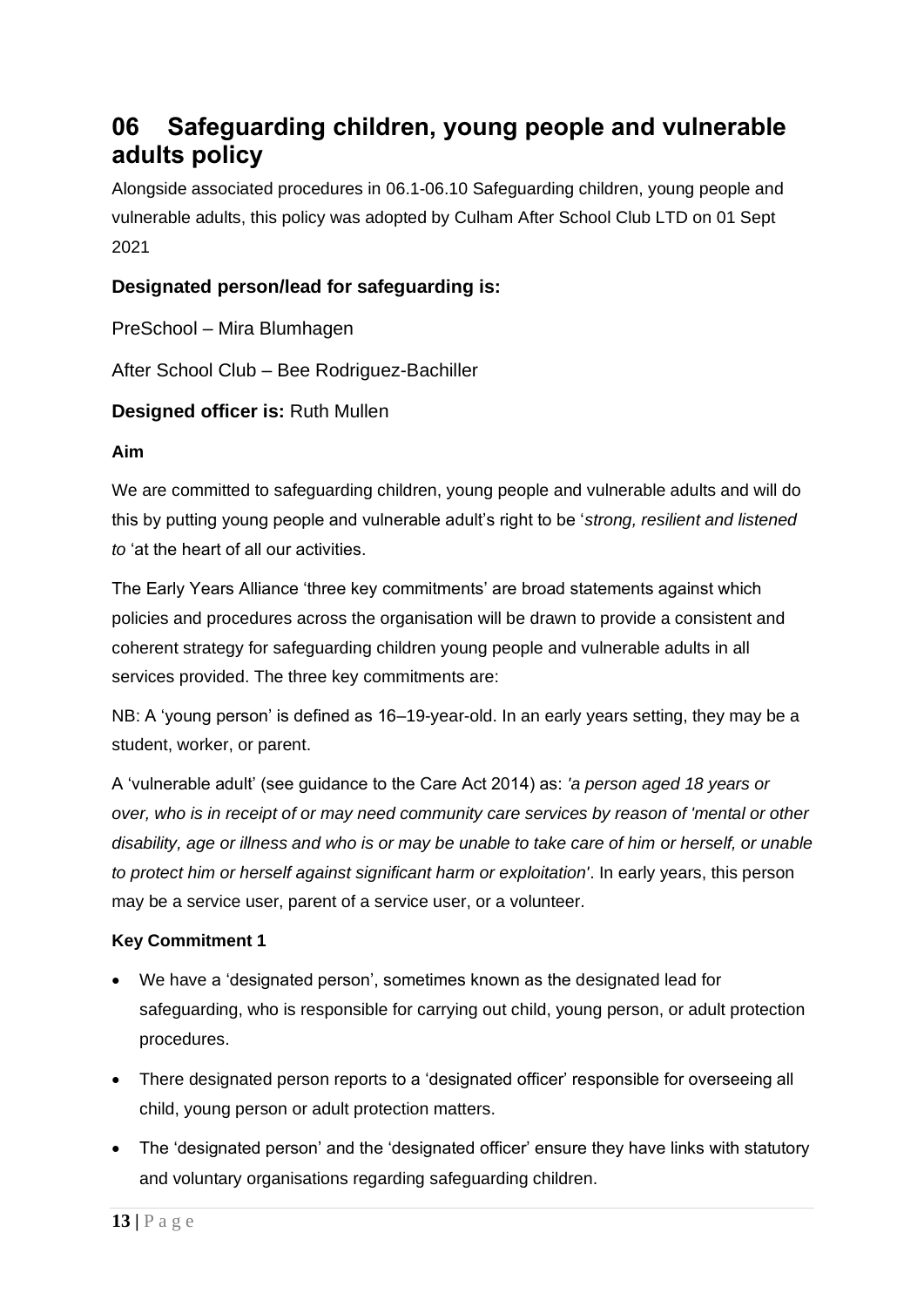- The 'designated person' and the 'designated officer' ensure they have received appropriate training on child protection matters and that all staff are adequately informed and/or trained to recognise possible child abuse in the categories of physical, emotional and sexual abuse and neglect.
- The 'designated person' and the 'designated officer' ensure all staff are aware of the additional vulnerabilities that affect children that arise from inequalities of race, gender, disability, language, religion, sexual orientation or culture and that these receive full consideration in child, young person or adult protection related matters.
- The 'designated person' and the 'designated officer' ensure that staff are aware and receive training in social factors affecting children's vulnerability including
	- social exclusion
	- domestic violence and controlling or coercive behaviour
	- mental Illness
	- drug and alcohol abuse (substance misuse)
	- parental learning disability
	- radicalisation
- The 'designated person' and the 'designated officer' ensure that staff are aware and receive training in other ways that children may suffer significant harm and stay up to date with relevant contextual safeguarding matters:
	- abuse of disabled children
	- fabricated or induced illness
	- child abuse linked to spirit possession
	- sexually exploited children
	- children who are trafficked and/or exploited
	- female genital mutilation
	- extra-familial abuse and threats
	- children involved in violent offending, with gangs and county lines.
- The 'designated person' and the 'designated officer' ensure they are adequately informed in vulnerable adult protection matters.

#### **Key Commitment 2**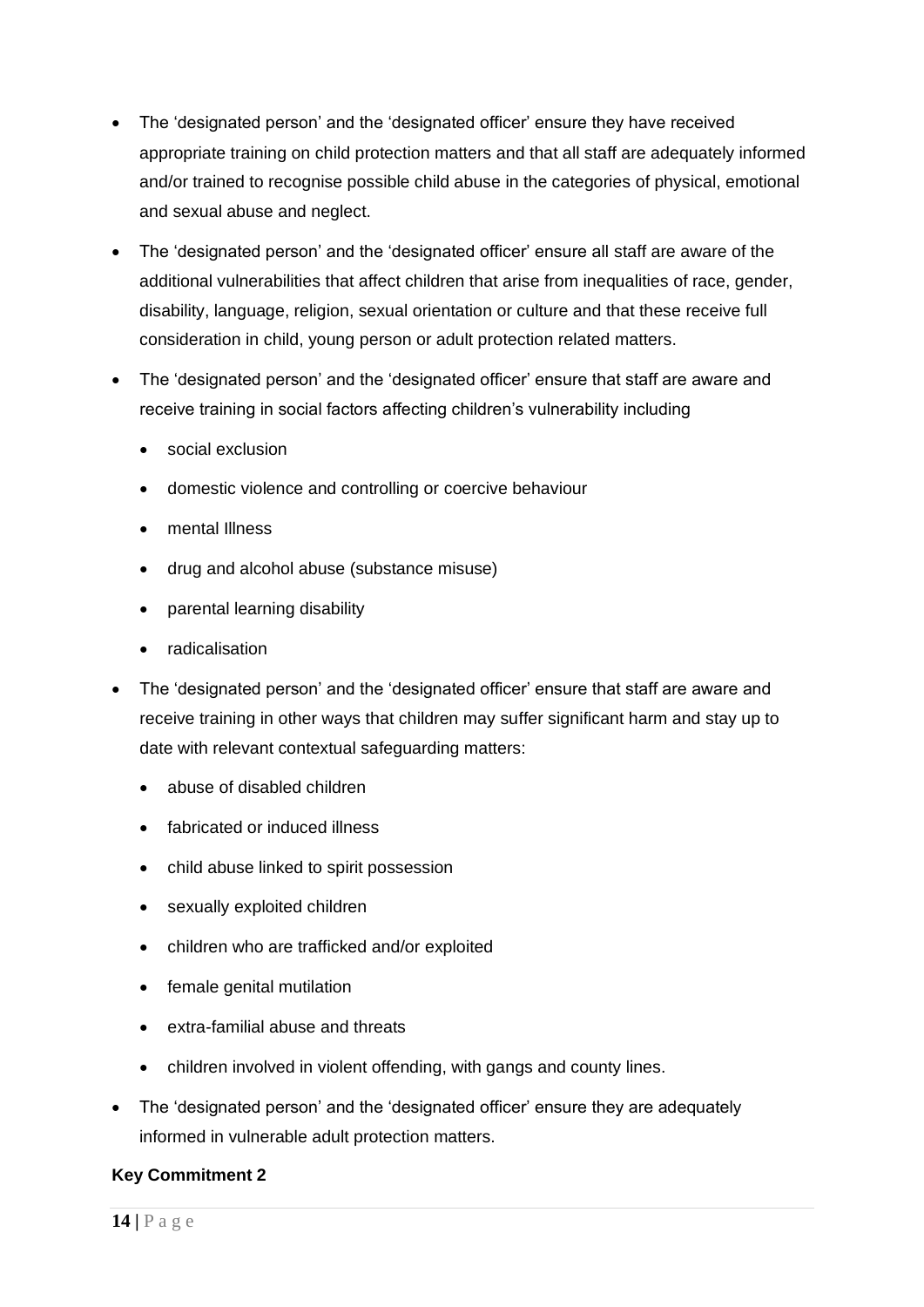- There are procedures in place to prevent known abusers from coming into the organisation as employees or volunteers at any level.
- Safeguarding is the responsibility of every person undertaking the work of the organisation in any capacity.
- There are procedures for dealing with allegations of abuse against a member of staff, or any other person undertaking work whether paid or unpaid for the organisation, where there is an allegation of abuse or harm of a child. Procedures differentiate clearly between an allegation, a concern about quality of care or practice and complaints.
- There are procedures in place for reporting possible abuse of children or a young person in the setting.
- There are procedures in place for reporting safeguarding concerns where a child may meet the s17 definition of a child in need (Children Act 1989) and/or where a child may be at risk of significant harm, and to enable staff to make decisions about appropriate referrals using local published threshold documents.
- There are procedures in place to ensure staff recognise children and families who may benefit from early help and can respond appropriately using local early help processes and Designated persons should ensure all staff understand how to identify and respond to families who may need early help.
- There are procedures in place for reporting possible abuse of a vulnerable adult in the setting.
- There are procedures in place in relation to escalating concerns and professional challenge.
- There are procedures in place for working in partnership with agencies involving a child, or young person or vulnerable adult, for whom there is a protection plan in place. These procedures also take account of working with families with a 'child in need' and with families in need of early help, who are affected by issues of vulnerability such as social exclusion, radicalisation, domestic violence, mental illness, substance misuse and parental learning disability.
- These procedures take account of diversity and inclusion issues to promote equal treatment of children and their families and that take account of factors that affect children that arise from inequalities of race, gender, disability, language, religion, sexual orientation, or culture.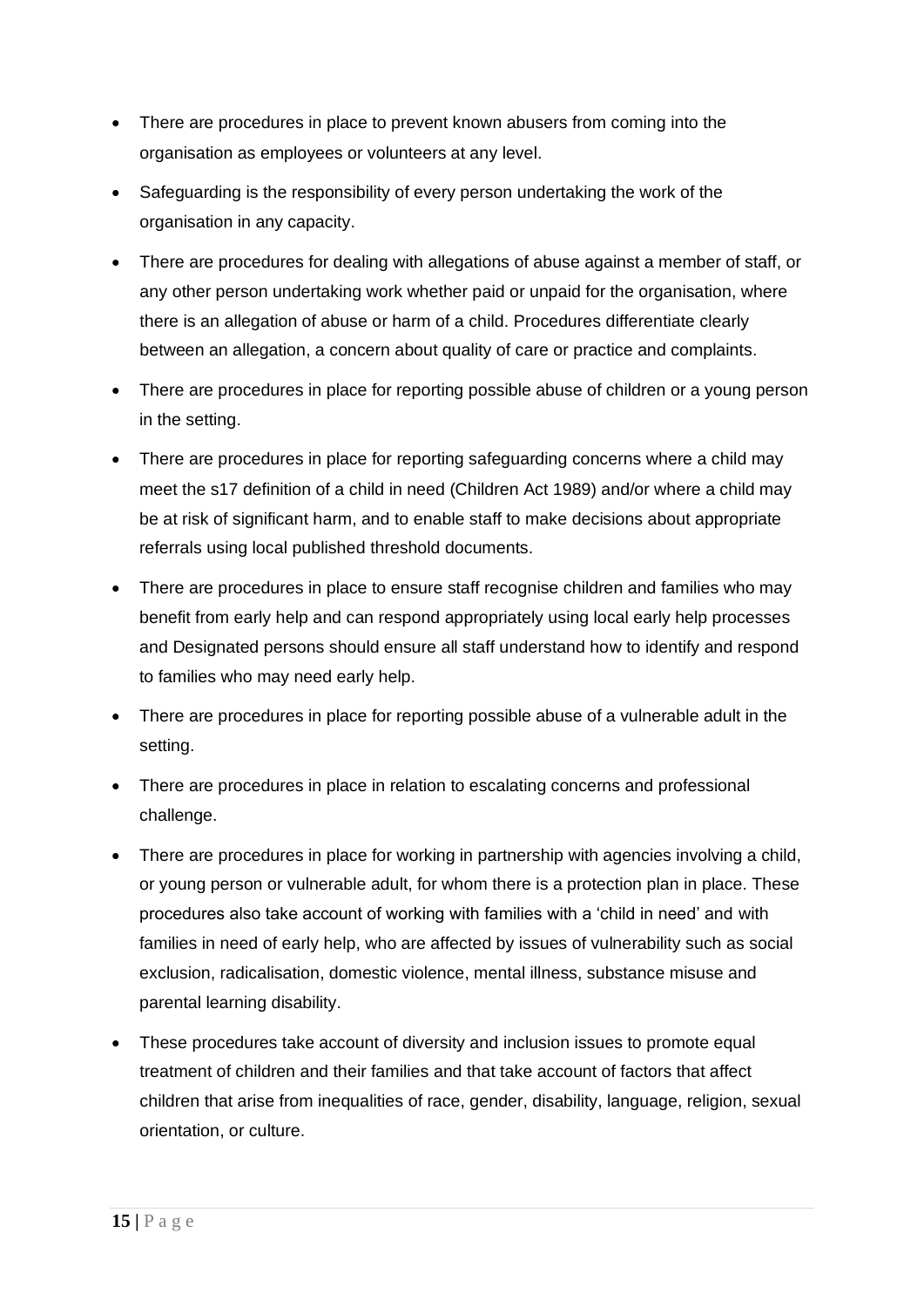- There are procedures in place for record keeping, confidentiality and information sharing, which are in line with data protection requirements.
- We follow government and LSCB guidance in relation to extremism.
- The procedures of the Local Safeguarding Partners must be followed.

#### **Key Commitment 3**

- All staff receive adequate training in child protection matters and have access to the setting's policy and procedures for reporting concerns of possible abuse and the safeguarding procedures of the Local Safeguarding Partners.
- All staff have adequate information on issues affecting vulnerability in families such as social exclusion, domestic violence, mental illness, substance misuse and parental learning disability, together with training that takes account of factors that affect children that arise from inequalities of race, gender, disability, language, religion, sexual orientation, or culture.
- We use available curriculum materials for young children, taking account of information in the Early Years Foundation Stage, that enable children to be *strong, resilient,* and *listened to.*
- All services seek to build the emotional and social skills of children and young people who are service users in an age-appropriate way, including increasing their understanding of how to stay safe.
- We adhere to the EYFS Safeguarding and Welfare requirements.

#### **Legal references**

*Primary legislation* Children Act 1989 – s 47 Protection of Children Act 1999 Care Act 2014 Children Act 2004 s11 Children and Social Work Act 2017 Safeguarding Vulnerable Groups Act 2006 Counter-Terrorism and Security Act 2015 General Data Protection Regulation 2018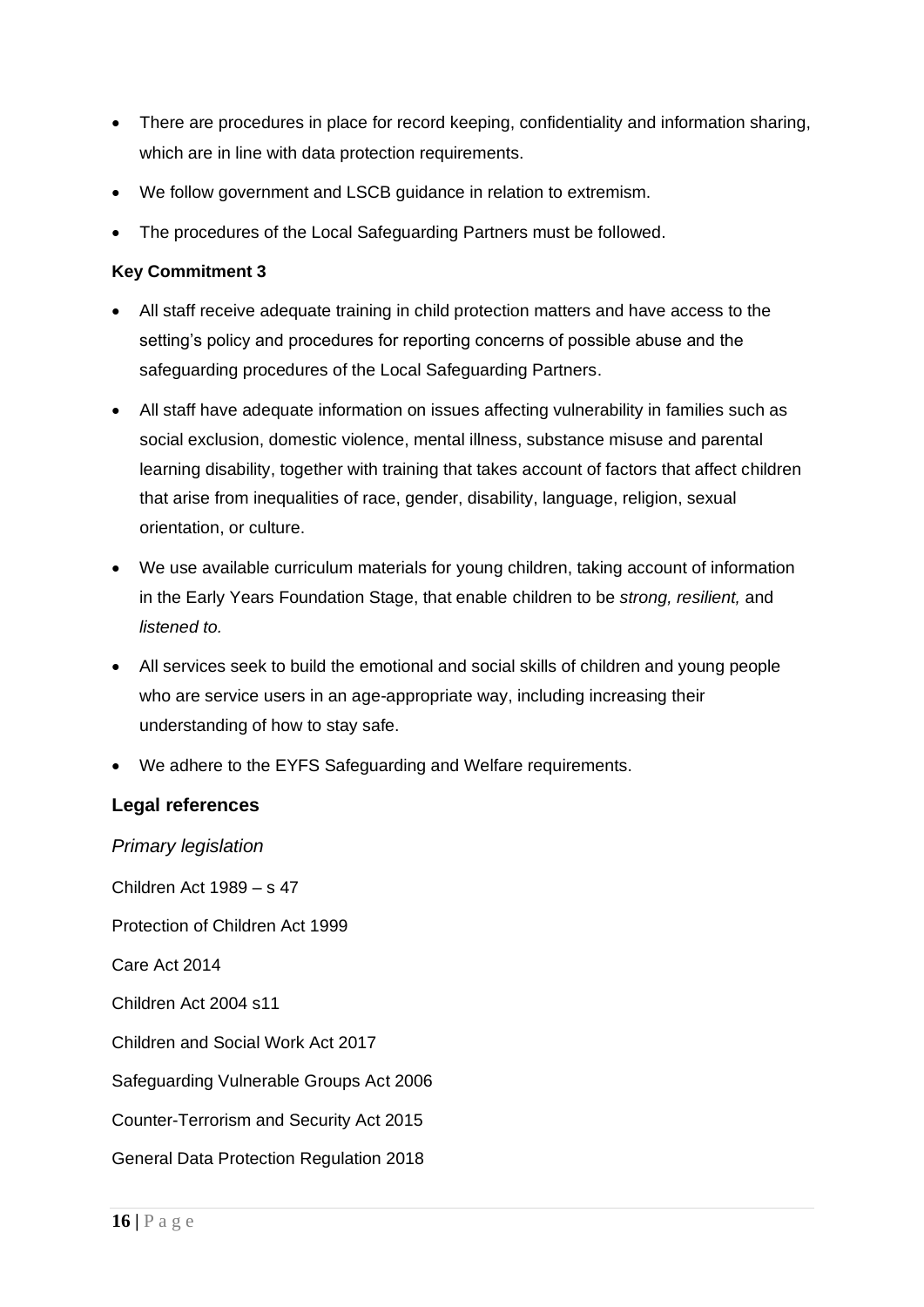Data Protection Act 2018 Modern Slavery Act 2015 Sexual Offences Act 2003 Serious Crime Act 2015 Criminal Justice and Court Services Act (2000) Human Rights Act (1998) Equalities Act (2006) Equalities Act (2010) Disability Discrimination Act (1995) Data Protection Act (2018) Freedom of Information Act (2000)

#### **Further Guidance**

Working Together to Safeguard Children (HMG 2018)

Statutory Framework for the Early Years Foundation Stage 2021

What to Do if You're Worried a Child is Being Abused (HMG 2015)

Prevent duty guidance for England and Wales: guidance for specified authorities in England and Wales on the duty of schools and other providers in the Counter-Terrorism and Security Act 2015 to have due regard to the need to prevent people from being drawn into terrorism' (HMG 2015)

Keeping Children Safe in Education 2018

Education Inspection Framework (Ofsted 2019)

The framework for the assessment of children in need and their families (DoH 2000)

The Common Assessment Framework (2006)

Statutory guidance on inter-agency working to safeguard and promote the welfare of children (DfE 2015)

#### *Further guidance*

Information sharing advice for safeguarding practitioners (DfE 2018)

The Team Around the Child (TAC) and the Lead Professional (CWDC 2009)

The Common Assessment Framework (CAF) – guide for practitioners (CWDC 2010)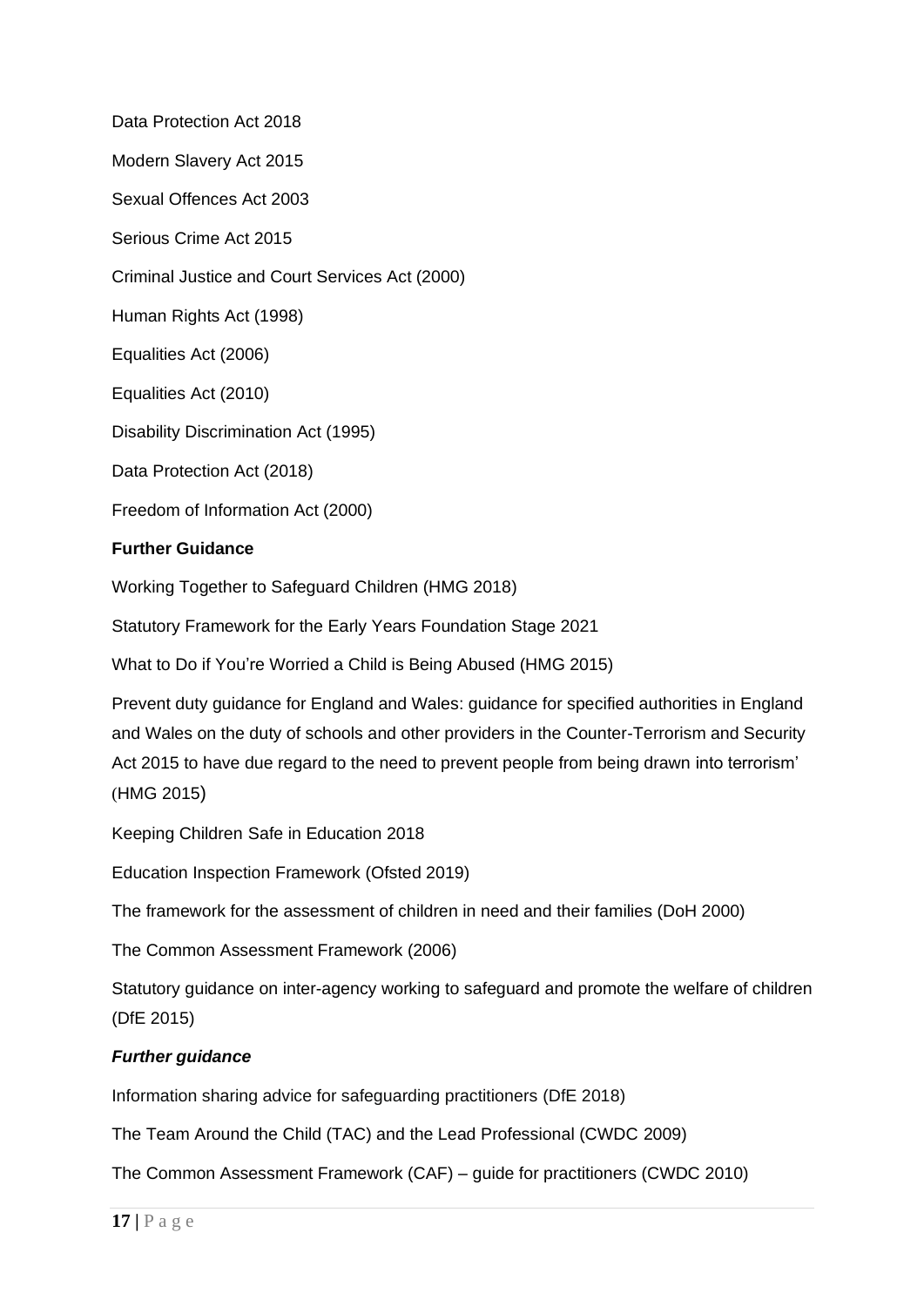The Common Assessment Framework (CAF) – guide for managers (CWDC 2010) Multi-Agency Statutory Guidance on Female Genital Mutilation (HMG. 2016) Multi-Agency Public Protection Arrangements (MAPPA) (Ministry of Justice, National Offender Management Service and HM Prison Service 2014) Safeguarding Children from Abuse Linked to a Belief in Spirit Possession (HMG 200) Safeguarding Children in whom Illness is Fabricated or Induced (HMG 2007) Safeguarding Disabled Children: Practice Guidance (DfE 2009) Safeguarding Children who may have been Trafficked (DfE and Home Office 2011) Child sexual exploitation: definition and guide for practitioners (DfE 2017) Handling Cases of Forced Marriage: Multi-Agency Practice Guidelines (HMG 2014)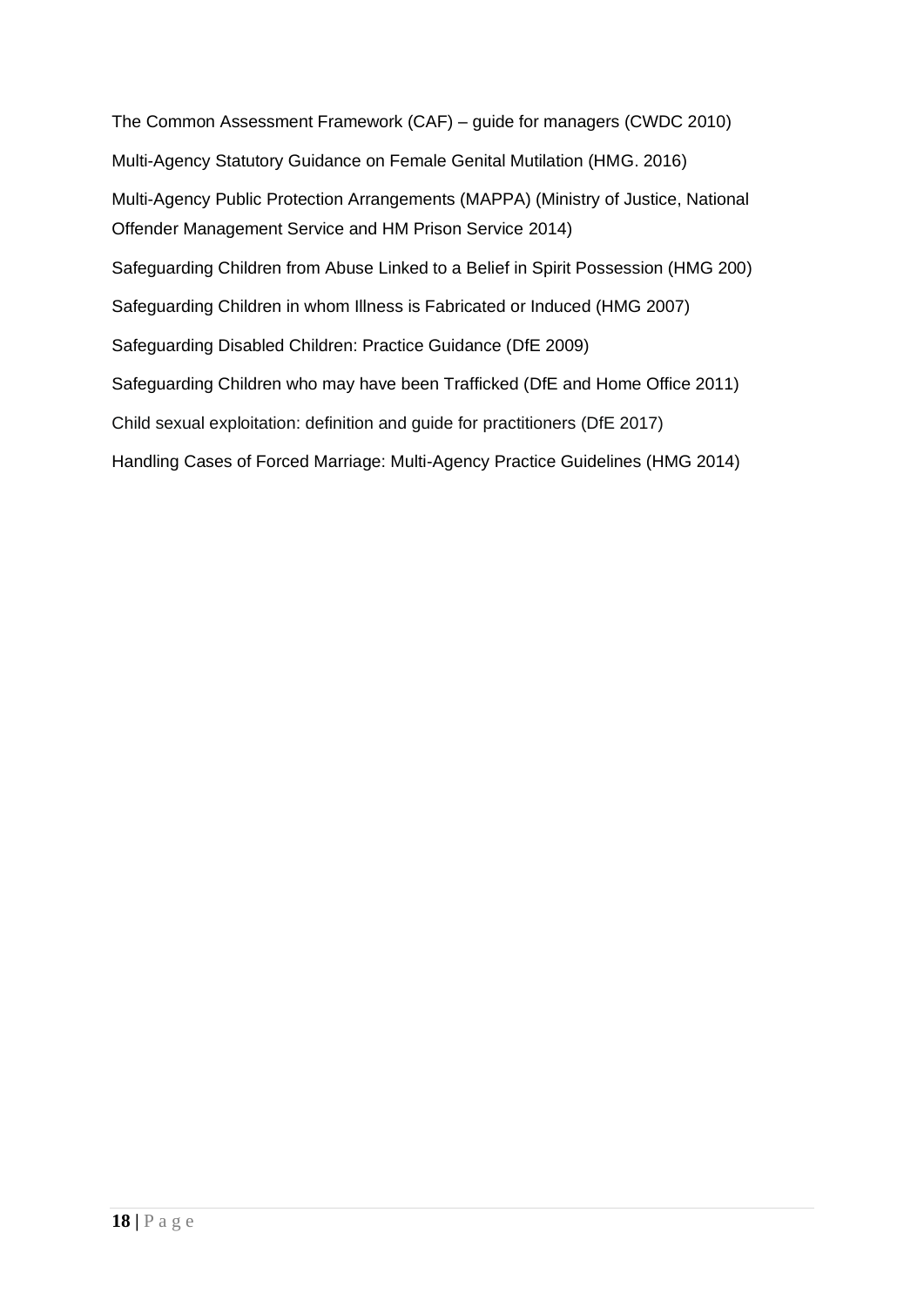## <span id="page-19-0"></span>**07 Record keeping policy**

Alongside associated procedures in 07.1-07.4 Record keeping, this policy was adopted by Culham After School Club LTD on 01 Sept 2021

#### **Aim**

We have record keeping systems in place for the safe and efficient management of the setting and to meet the needs of the children; that meet legal requirements for the storing and sharing of information within the framework of the GDPR and the Human Rights Act.

#### **Objectives**

- Children's records are kept in personal files, divided into appropriate sections, and stored separately from their developmental records.
- Children's personal files contain registration information as specified in procedure 07.1 Children's records and data protection.
- Children's personal files contain other material described as confidential as required, such as Common Assessment Framework assessments, Early Support information or Education, Health and Care Plan (EHCP, case notes including recording of concerns, discussions with parents, and action taken, copies of correspondence and reports from other agencies.
- Ethnicity data is only recorded where parents have identified the ethnicity of their child themselves.
- Confidentiality is maintained by secure storage of files in a locked cabinet with access restricted to those who need to know. Client access to records is provided for within procedure 07.4 Client access to records.
- Staff know how and when to share information effectively if they believe a family may require a particular service to achieve positive outcomes
- Staff know how to share information if they believe a child is in need or at risk of suffering harm.
- Staff record when and to whom information has been shared, why information was shared and whether consent was given. Where consent has not been given and staff have taken the decision, in line with guidelines, to override the refusal for consent, the decision to do so is recorded.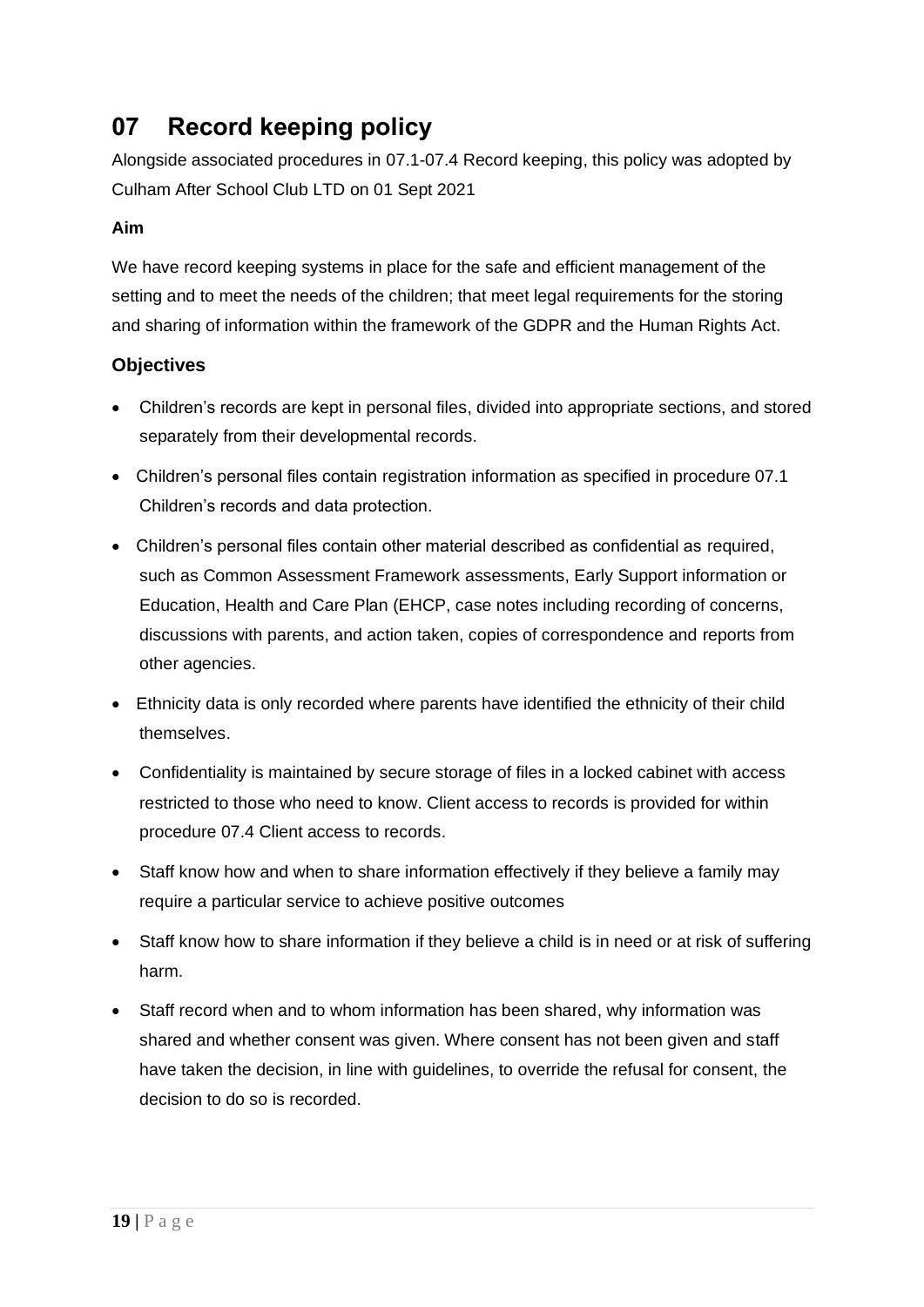• Guidance and training for staff specifically covers the sharing of information between professions, organisations, and agencies as well as within them, and arrangements for training takes account of the value of multi-agency as well as single agency working.

#### **Records**

The following information and documentation are also held:

- name, address and contact details of the provider and all staff employed on the premises
- name address and contact details of any other person who will regularly be in unsupervised contact with children
- a daily record of all children looked after on the premises, their hours of attendance and their named key person
- certificate of registration displayed and shown to parents on request
- records of risk assessments
- record of complaints

#### **Legal references**

General Data Protection Regulation 2018

Freedom of Information Act 2000

Human Rights Act 1998

Statutory Framework for the Early Years Foundation Stage (DfE 2021)

Data Protection Act 2018

Further guidance

Information Sharing: Advice for practitioners providing safeguarding services to children, young people, parents and carers. (HMG 2018)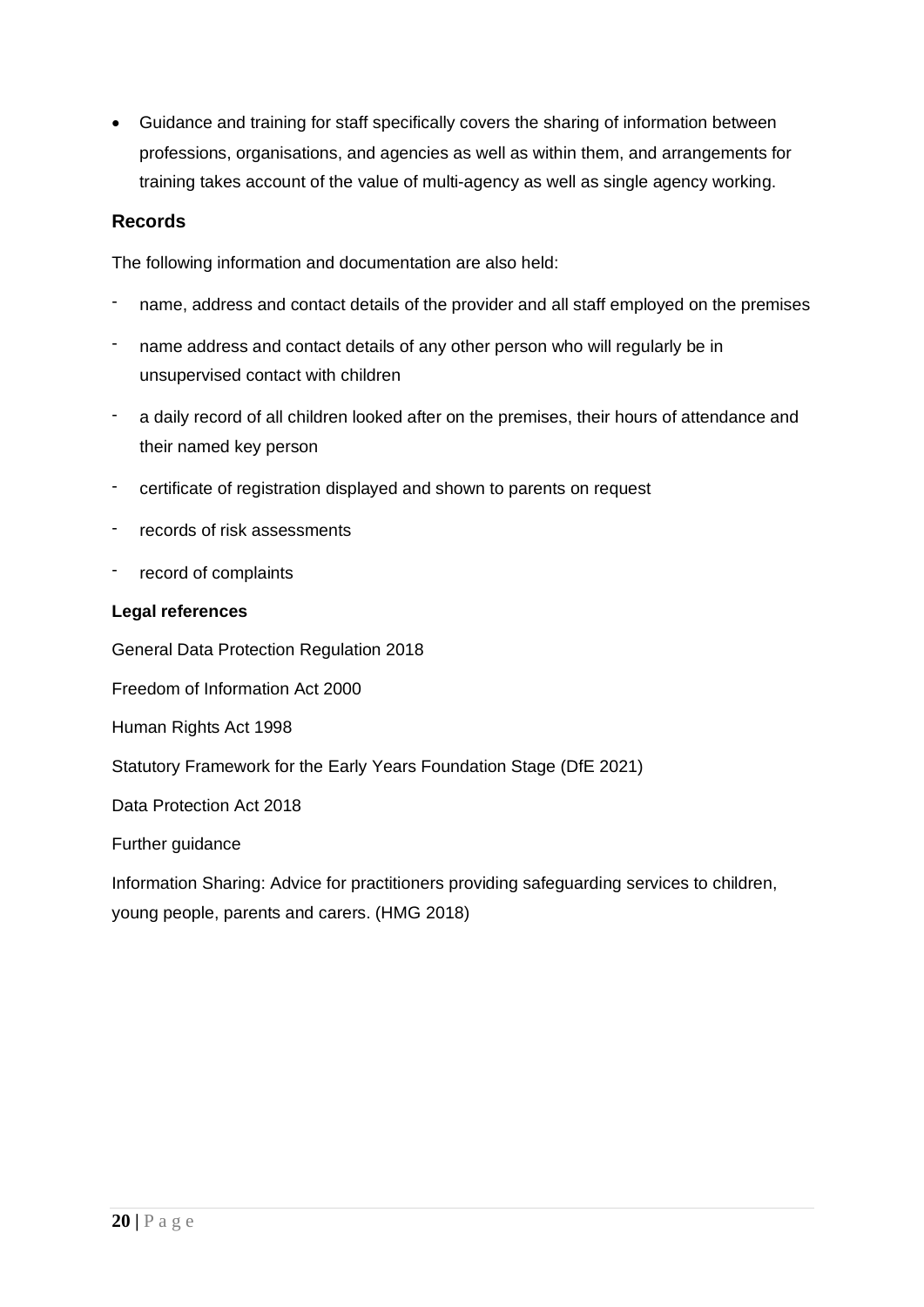## <span id="page-21-0"></span>**08 Staff, volunteers and students policy**

Alongside associated procedures in 08.1-08.3 Staff, volunteers and students, this policy was adopted by Culham After School Club LTD on 01 Sept 2021

#### **Aim**

Staff are deployed to meet the care and learning needs of children and ensure their safety and well-being. There are effective systems in place to ensure that adults looking after children are suitable to do so.

#### **Objectives**

- All staff and volunteers who work more than occasionally with the children have enhanced DBS disclosure checks.
- All staff and volunteers working with children have appropriate training, skills, and knowledge.
- All staff, students and volunteers are deployed in accordance with the procedures.
- There is a complaints procedure and staff, and volunteers know how to complain and who they complain to.
- Ofsted are notified of staff changes or changes to the setting's name or address.
- Parents are involved with their children's learning and their views are considered.

#### Legal references

Protection of Children Act 1999

Safeguarding Vulnerable Groups Act 2006

Childcare Act 2006

#### **Further guidance**

Recruiting Early Years Staff (Pre-school Learning Alliance 2016)

People Management in the Early Years (Pre-school Learning Alliance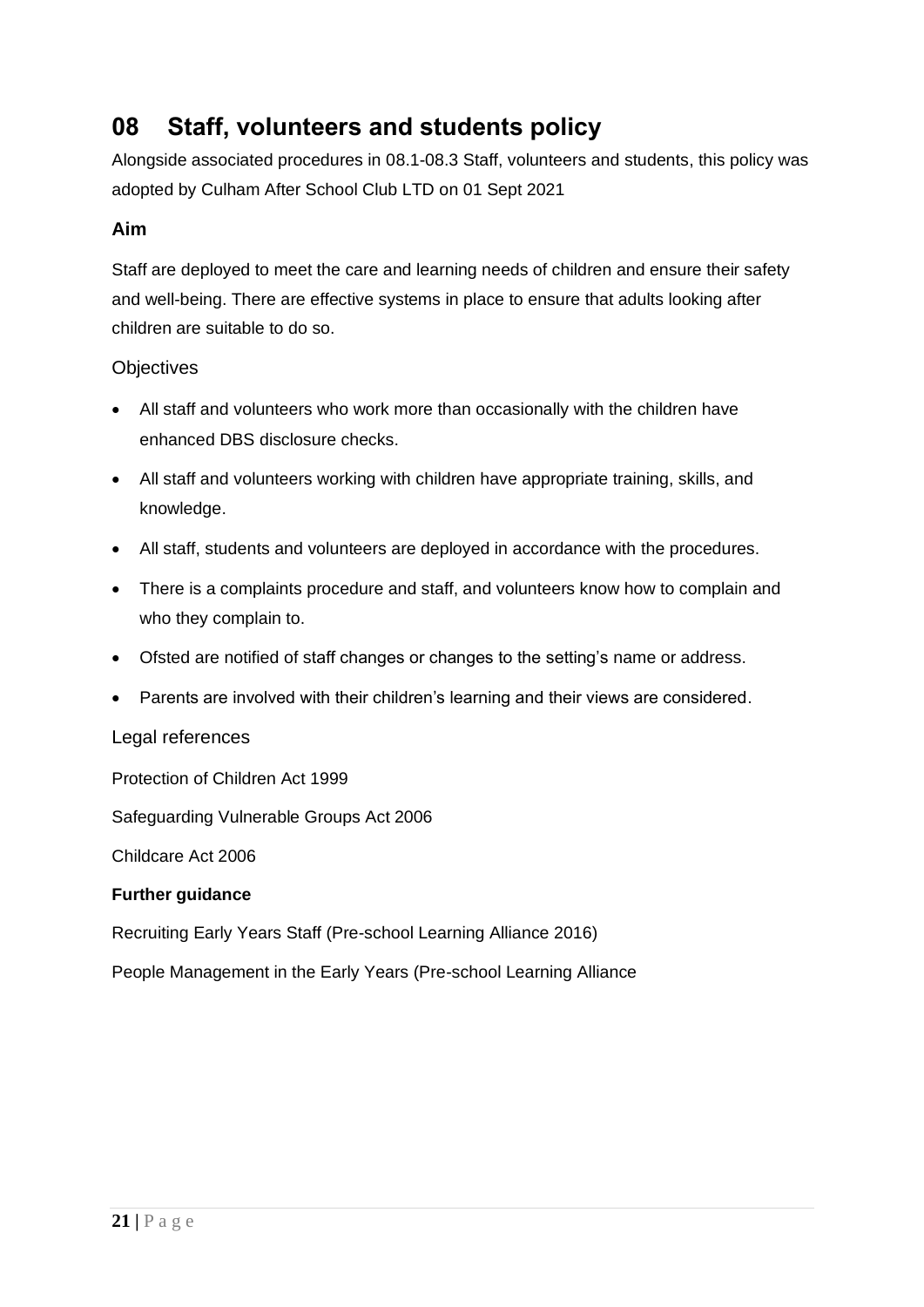## <span id="page-22-0"></span>**09 Childcare practice policy**

Alongside associated procedures in 09.1-09.11 Childcare practice, this policy was adopted by Culham After School LTD on 01 Sept 2021.

#### **Aim**

Children are safe, happy, and eager to participate and to learn.

#### **Objectives**

- Babies and young children need to form a secure attachment to their key person when they join the setting to feel safe, happy and eager to participate and learn. It is their *entitlement* to be settled comfortably into a new environment.
- The needs of part-time children are considered.
- There is a procedure for when children do not settle and for prolonged absences.
- Introductions and induction of the parent is carried out before children start.
- *Prime times* of the day make the very best of routine opportunities to promote 'tuning-in' to the child emotionally and create opportunities for learning. We actively promote British values, inclusion, equality of opportunity and the valuing of diversity.
- We operate a positive behaviour management approach. Behaviour management procedures cover how staff should respond to all aspects of behaviour, including children who exhibit challenging behaviour towards other children. These procedures build on the Early Years Alliance's approach to learning based on three key statements.
	- 1. Learning is a lifelong process, which enables children and adults to contribute to and shape their world.
	- 2. We want the curriculum we provide to help children to learn to:
		- be confident and independent
		- be aware of and responsive to their feelings
		- make caring and thoughtful relationships with other people
		- become increasingly excited by, interested in, and knowledgeable and questioning about the world around them.
	- 3. We provide a wide range of interesting child-chosen and adult-initiated activities which:
		- give children opportunities to use all their senses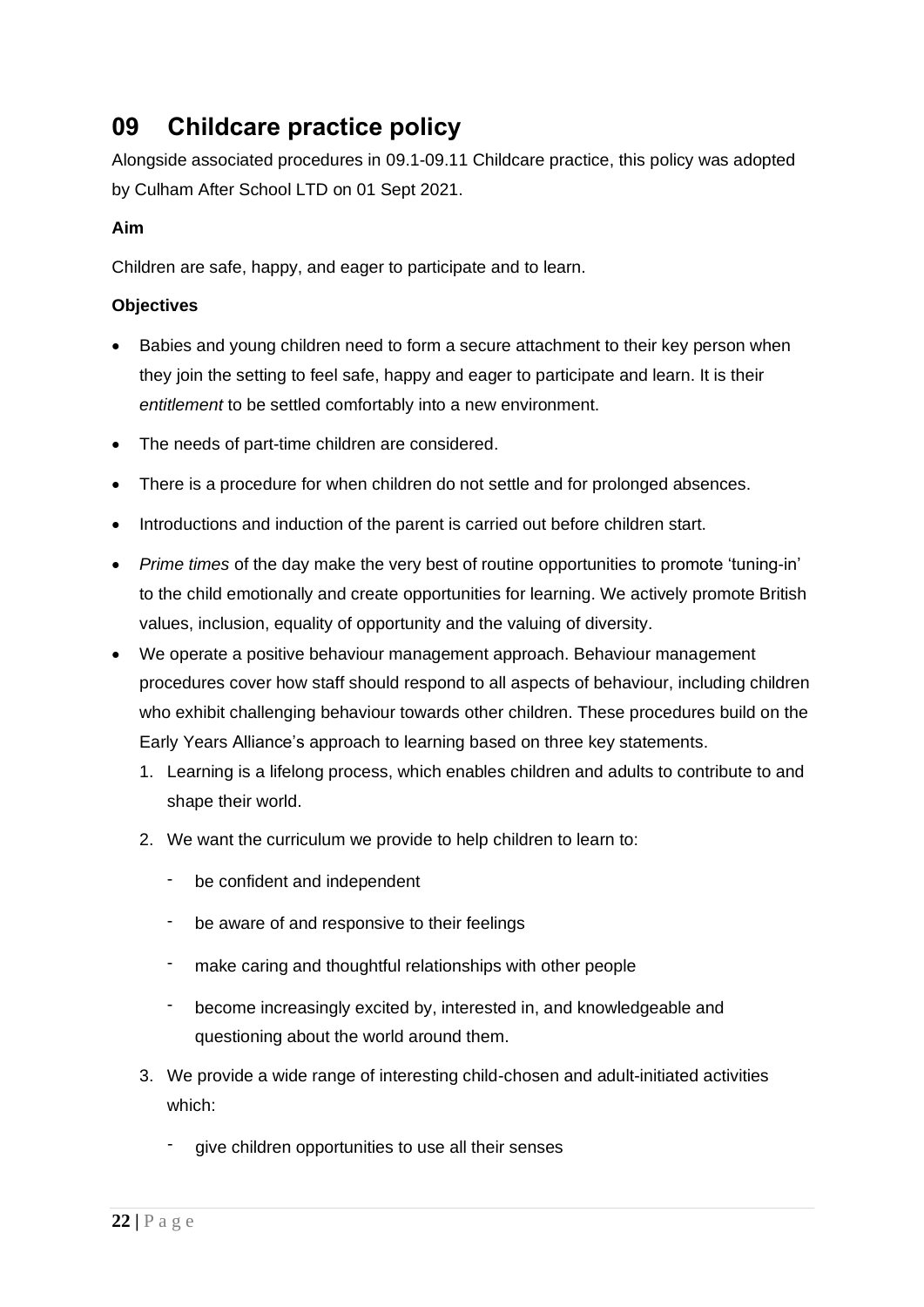- help children of different ages and stages to play together
- help children be the directors of their own learning
- help children develop an inquiring and questioning attitude to the world around them

The *Early Years Foundation Stage* is used as a framework to provide care and learning opportunities for babies and children under two years.

#### **Older Children (2-5 years)**

• To feel securely settled and ready to learn, children from two to five years need to form attachments with adults who care for them, primarily to a key person, but with other adults and children too. In this way children feel part of a community of learners; they can contribute to that community and receive from it. The three-stage model is applicable, but with some differences in the procedures for children moving up into the next group and for older children.

#### **Waiting list and admissions**

Our provision is accessible to children and families from all sections of the local and wider community. We aim to ensure that all sections of the community receive accessible information and that our admissions procedures are fair, clear, and open to all parents who apply for places. The availability of a place at the setting considers staff/child ratios, the age of the child and registration requirements.

- We endeavour to operate in an inclusive manner which enables all children and families to access our services.
- We also have regard for the needs of parents who are:
	- looking to take up work, remain in work or extend their hours of work
	- looking to commence training or education
- We work in partnership with the local authority and other agencies to ensure that our provision is accessible to all sections of the community.
- Services are widely advertised and information is accessible to all sections of the community.
- Where the number of children wanting places exceeds the number of places available a waiting list is operated using clear criteria for allocation of places as detailed in section 09.1 Waiting list and admissions procedure.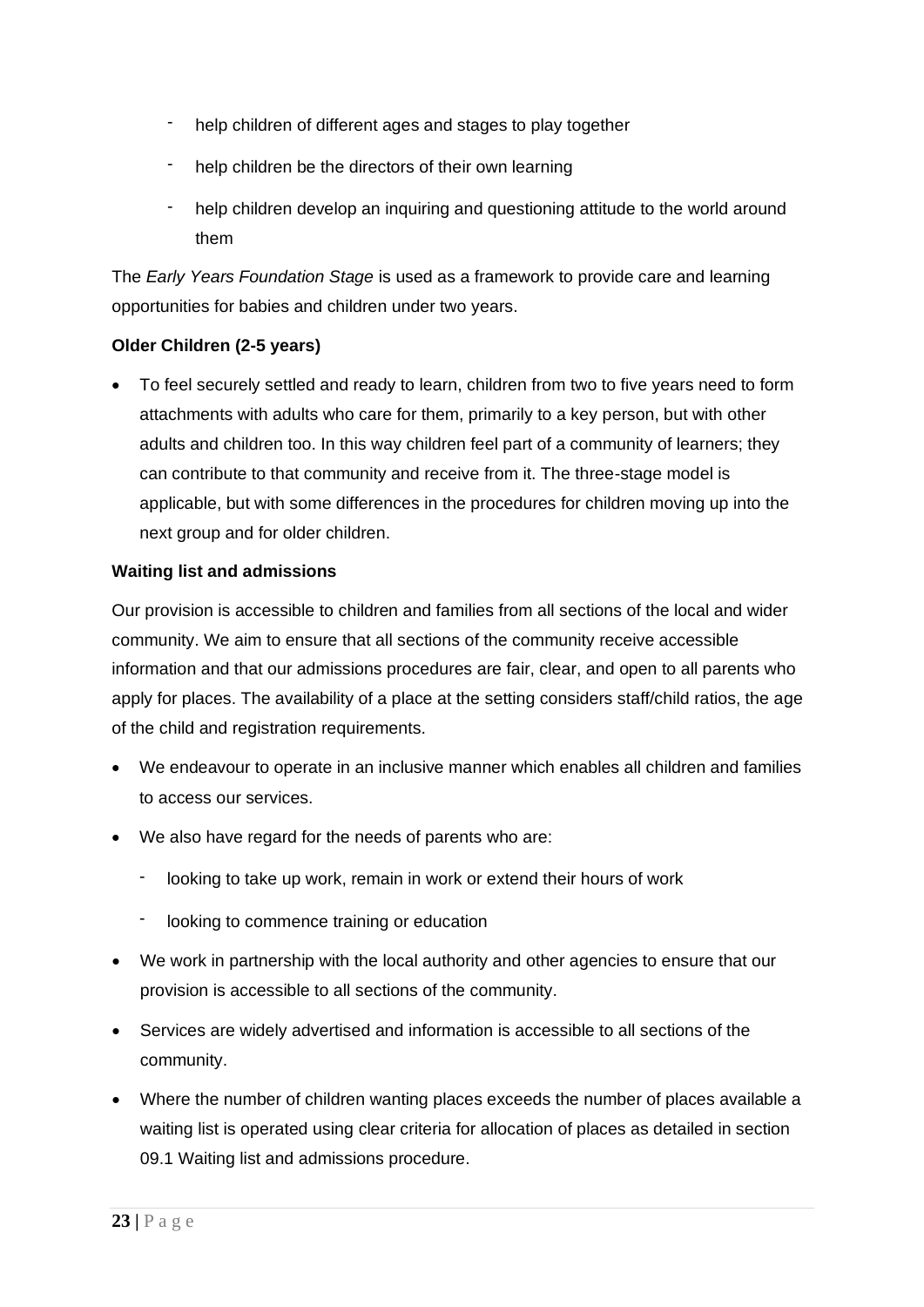#### **Funded places – free entitlement**

All 3- and 4-year-olds in England are entitled to 15 hours free childcare each week for 38 weeks of the year. Some eligible 2 year olds are also entitled. Funded places are offered in accordance with national and local codes of practice and adherence to the relevant Provider Agreement/Contract with the local authority.

#### **Legal References**

Special Educational Needs and Disability Act 2001

Special Educational Needs and Disability Code of Practice (DfE and DHSC 2014)

Equality Act 2010

Childcare Act 2006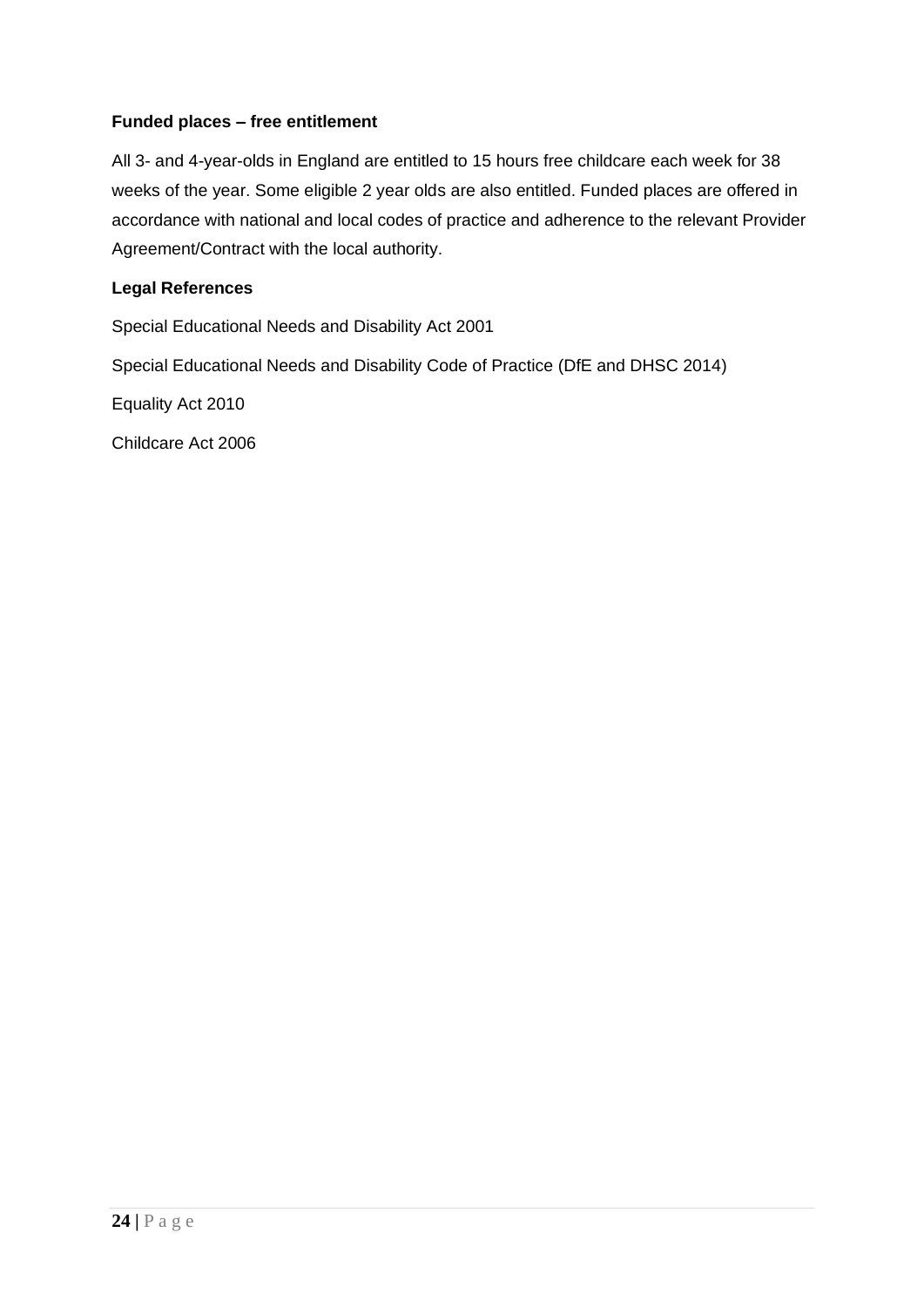## <span id="page-25-0"></span>**10 Working in partnership with parents and other agencies policy**

Alongside associated procedures in 10.1-10.2 Working in partnership with parents and other agencies, this policy was adopted by Culham After School Club on 01<sup>st</sup> Sept 2021

#### **Aim**

We actively promote partnership with parents and recognise the importance of working in partnership with other agencies to promote the well-being of children and their families. This includes signposting parents to support as appropriate.

#### **Objectives**

- We believe that parents are children's first and most enduring educators and our practice aims to involve and consult parents on all aspects of their child's well-being.
- We also recognise the important role parents must play in the day-to-day organisation of the provision.
- We consider parents views and expectations and will give the opportunity to be involved in the following ways:
	- sharing information about their child's needs, likes, achievements and interests
	- settling in their child to the agreed plan according our settling in procedures
	- taking part in children's activities and outings
	- contributing with ideas or resources as appropriate to enhance the curriculum of the setting
	- taking part in early learning projects, sharing with practitioners knowledge and insights about their child's learning
	- contributing to assessment with information, photos and stories that illustrate how their child is learning within the home environment, taking part in day-to-day family activities
	- taking part in discussion groups
	- taking part in planning, preparing, or simply participating in social activities organised within the setting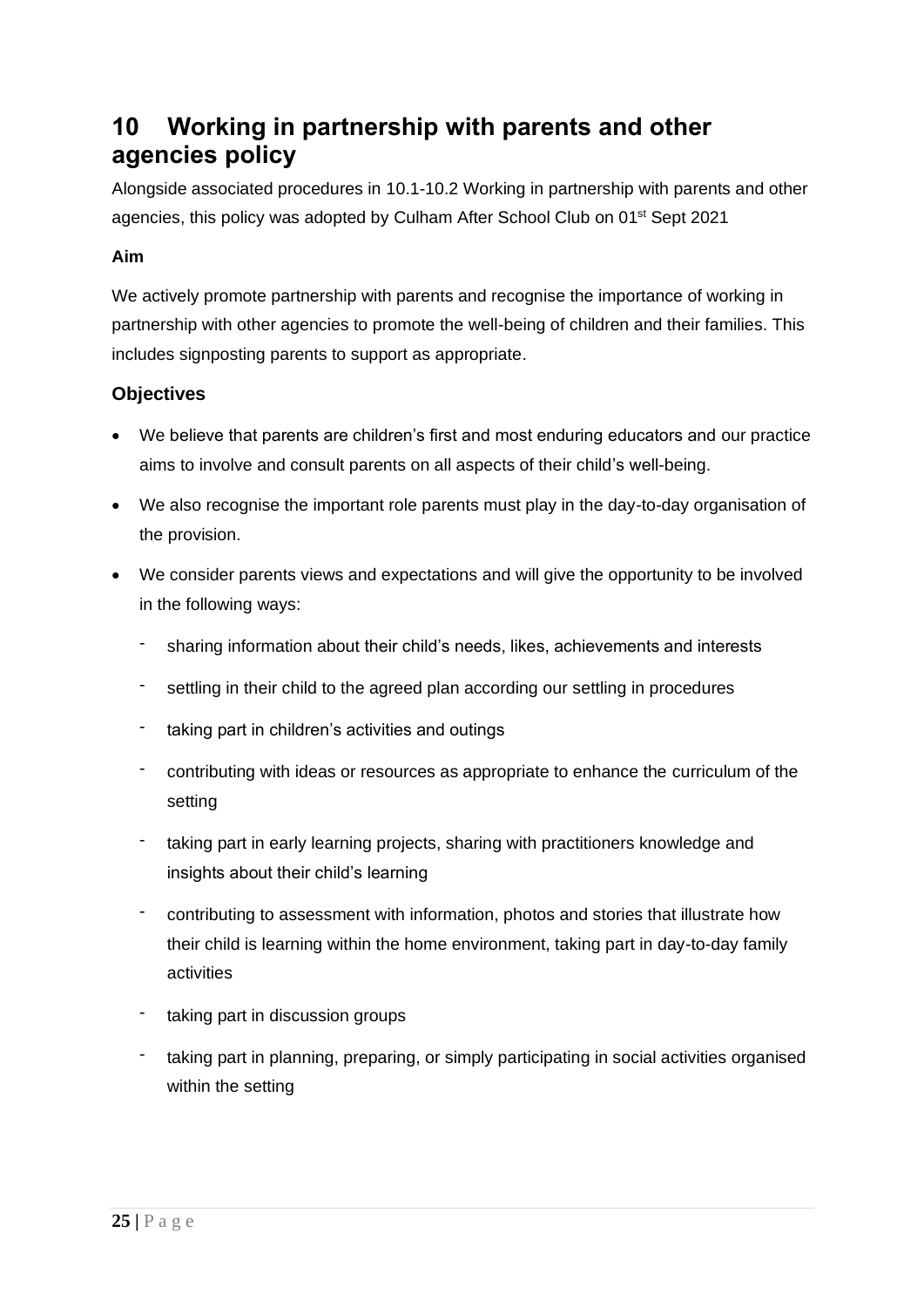- taking part in a parent forum to encourage the democratic participation of parents in discussions about the day-to-day organisation of the setting, consulting about new developments and other matters as they arise
- Ofsted and setting contact details are displayed on the parent notice board for parents who have a complaint that cannot be resolved with the setting manager in the first instance, or where a parent is concerned that the EYFS standards are not being maintained

#### **Partnership and signposting to other agencies**

- We are committed to ensuring effective partnership with other agencies including:
	- local authority early years services about the EYFS, training and staff development
	- local programmes regarding delivering children's centres or the childcare element of children's centres
	- social welfare departments regarding children in need and children who need safeguarding or for whom a child protection plan is in place
	- child development networks and health professionals to support children with disabilities and special needs
	- local community organisations and other childcare providers
	- Ofsted and setting contact details are made available to other agencies who have a complaint that cannot be resolved with the Setting Manager in the first instance, or where a parent is concerned that the EYFS welfare standards are not being maintained.

#### **Legal references**

Childcare Act 2006

Education Act 2011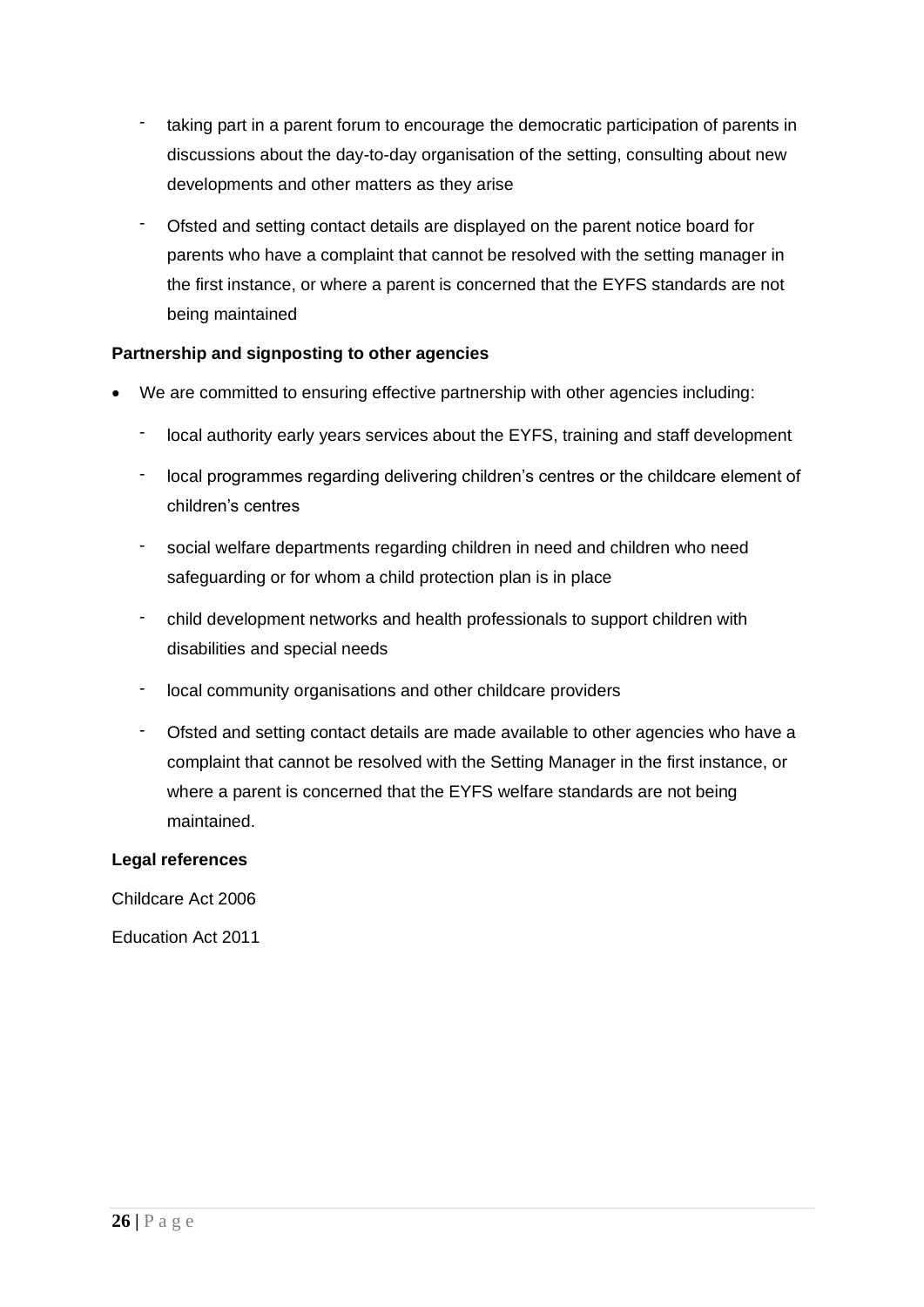## <span id="page-27-0"></span>**11. Whistle-blowing and raising concerns at work**

This policy was adopted by Culham After School Club LTD on 01 Sept 2021

#### **Policy statement**

The official name for whistle-blowing is 'making a disclosure in the public interest'. If staff or volunteers believe there is malpractice in the preschool, they should report this by following the correct processes. Their employment rights are protected and they cannot be victimised by the employer.

Whistle-blowers are protected for public interest, to encourage people to speak out if they find malpractice in an organisation or workplace.

Malpractice could be improper, illegal or negligent behaviour by anyone who works with or within the preschool.

#### **When should the whistle-blowing procedure be used?**

To be protected as a whistle-blower, a worker needs to make a 'qualifying disclosure' about malpractice. This could be a disclosure about:

- threats/risks to the welfare, health or safety of a child or adult
- criminal offences
- failure to comply with a legal obligation
- miscarriages of justice
- damage to the environment
- a deliberate attempt to cover up any of the above

It is the responsibility of all staff to report any improper, illegal or negligent behaviour in or connected with the preschool.

This procedure is appropriate where a worker has genuine concerns about activities in or connected with the preschool. It is not designed to replace or be used as an alternative to the grievance procedure.

The preschool's Safeguarding Policy must be followed where a disclosure is made relating to the safeguarding of a child.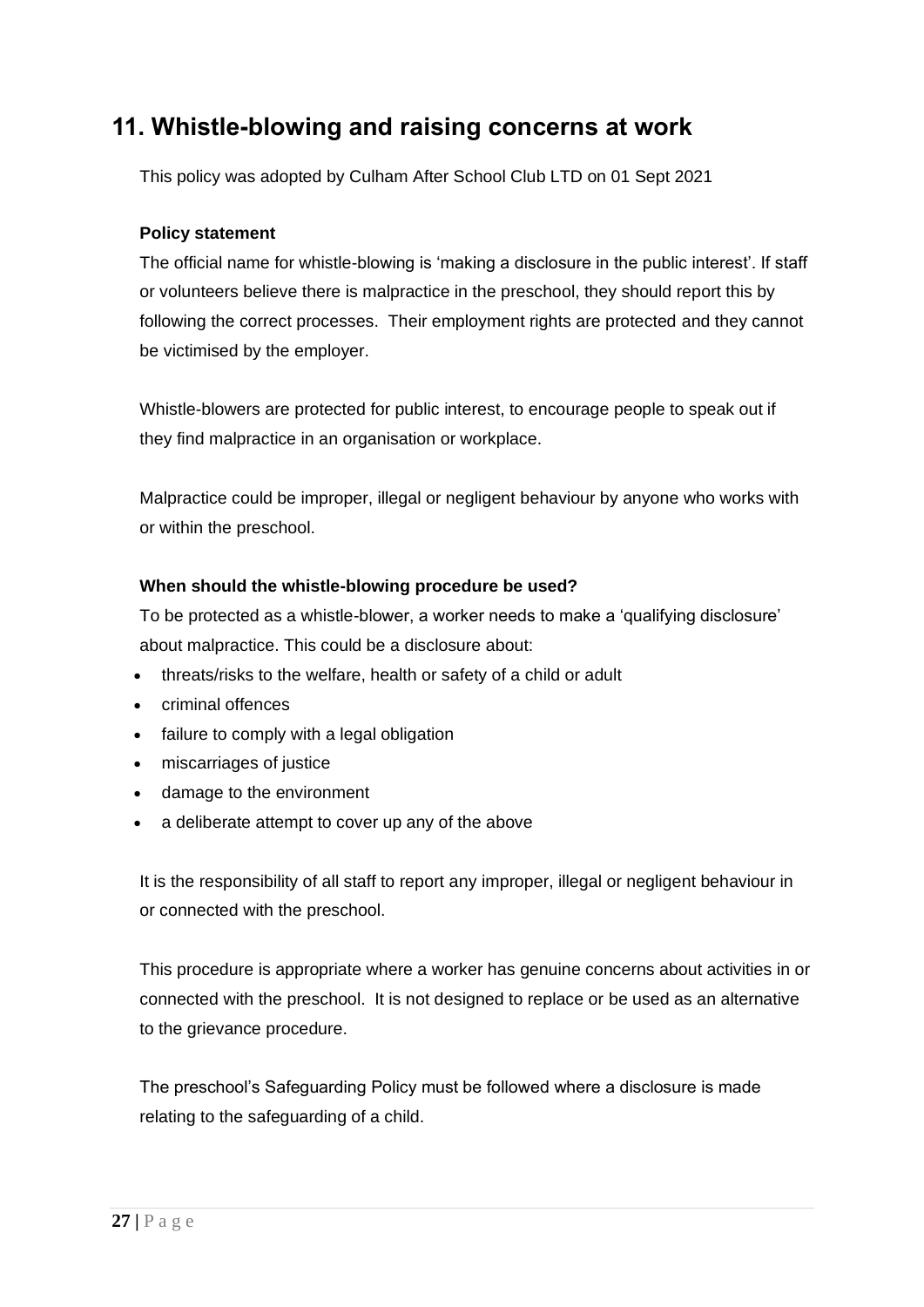Whistle-blowing protection applies where the person making a disclosure reasonably believes that the information disclosed, and any allegations contained in it, are substantially true. If any disclosure is made in bad faith, or concerns information which is not substantially believed to be true, or if the disclosure is made for personal gain, then such a disclosure will constitute a disciplinary offence.

If a disclosure is made in good faith, but is not confirmed by any subsequent investigation, then no action will be taken against the whistle-blower.

Victimisation of an individual for raising a disclosure will be a disciplinary offence.

#### **Action to be taken by the whistle-blower**:

- Concerns should normally be reported in the first instance to the line manager. If this is not possible / appropriate, they should be reported to the owner.
- Concerns can be reported verbally or in writing, and should include information about the malpractice and reasons for concern.
- The whistle-blower may nominate a colleague to be present during meetings in connection with the concerns raised.

#### **Action to be taken by the preschool**

- The preschool must investigate any matter raised under this procedure thoroughly, promptly and confidentially.
- The preschool's managing body must decide whether the matter falls within the scope of the preschool's other policies and procedures.
- The preschool's managing body will investigate the matter and take action as appropriate.
- If the whistle-blower or anyone else connected with the preschool is asked or instructed to cover up malpractice, this is itself a disciplinary offence.